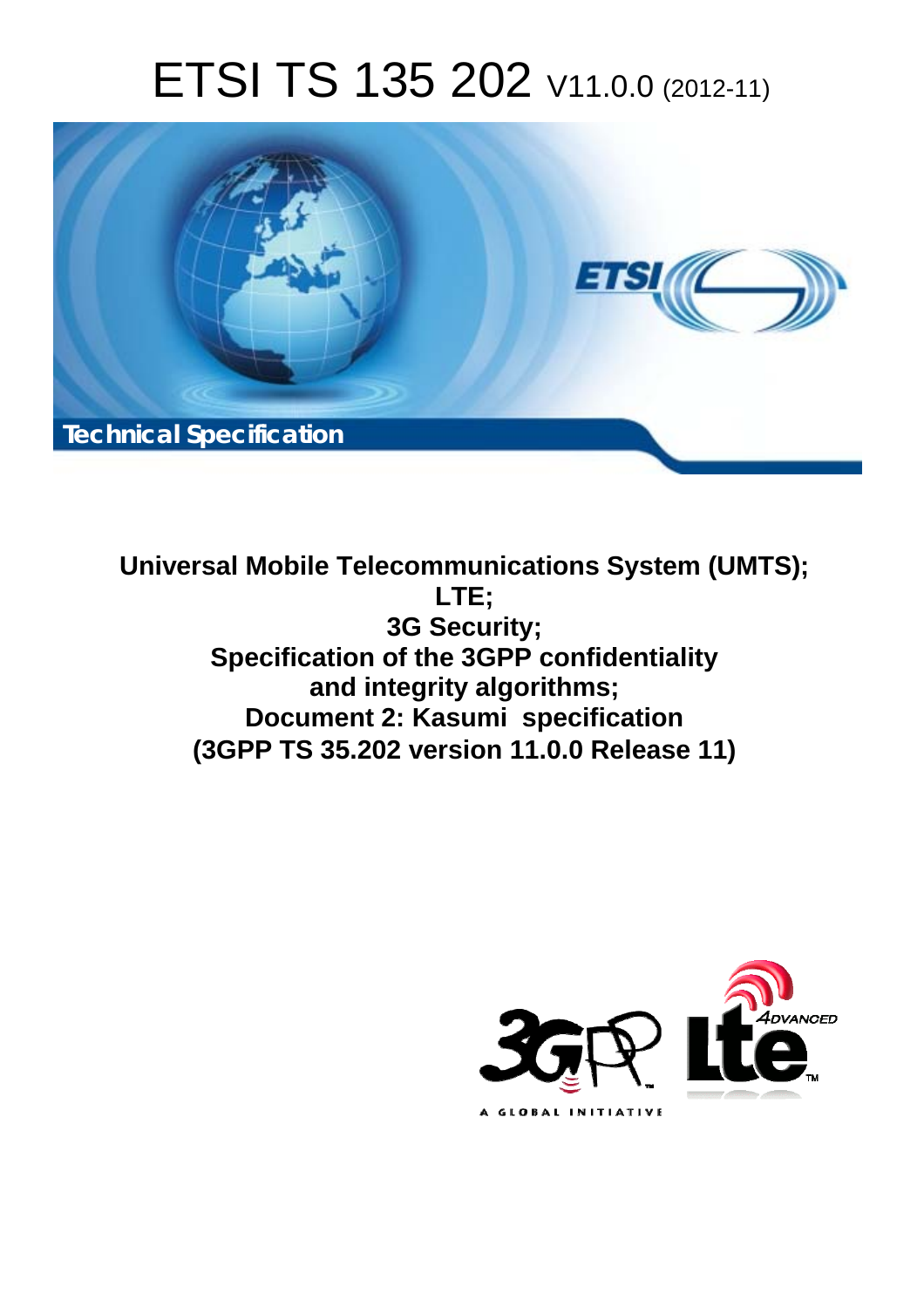Reference RTS/TSGS-0335202vb00

Keywords LTE,SECURITY,UMTS

#### *ETSI*

#### 650 Route des Lucioles F-06921 Sophia Antipolis Cedex - FRANCE

Tel.: +33 4 92 94 42 00 Fax: +33 4 93 65 47 16

Siret N° 348 623 562 00017 - NAF 742 C Association à but non lucratif enregistrée à la Sous-Préfecture de Grasse (06) N° 7803/88

#### *Important notice*

Individual copies of the present document can be downloaded from: [http://www.etsi.org](http://www.etsi.org/)

The present document may be made available in more than one electronic version or in print. In any case of existing or perceived difference in contents between such versions, the reference version is the Portable Document Format (PDF). In case of dispute, the reference shall be the printing on ETSI printers of the PDF version kept on a specific network drive within ETSI Secretariat.

Users of the present document should be aware that the document may be subject to revision or change of status. Information on the current status of this and other ETSI documents is available at <http://portal.etsi.org/tb/status/status.asp>

If you find errors in the present document, please send your comment to one of the following services: [http://portal.etsi.org/chaircor/ETSI\\_support.asp](http://portal.etsi.org/chaircor/ETSI_support.asp)

#### *Copyright Notification*

No part may be reproduced except as authorized by written permission. The copyright and the foregoing restriction extend to reproduction in all media.

> © European Telecommunications Standards Institute 2012. All rights reserved.

DECT<sup>™</sup>, PLUGTESTS<sup>™</sup>, UMTS<sup>™</sup> and the ETSI logo are Trade Marks of ETSI registered for the benefit of its Members. **3GPP**TM and **LTE**™ are Trade Marks of ETSI registered for the benefit of its Members and of the 3GPP Organizational Partners.

**GSM**® and the GSM logo are Trade Marks registered and owned by the GSM Association.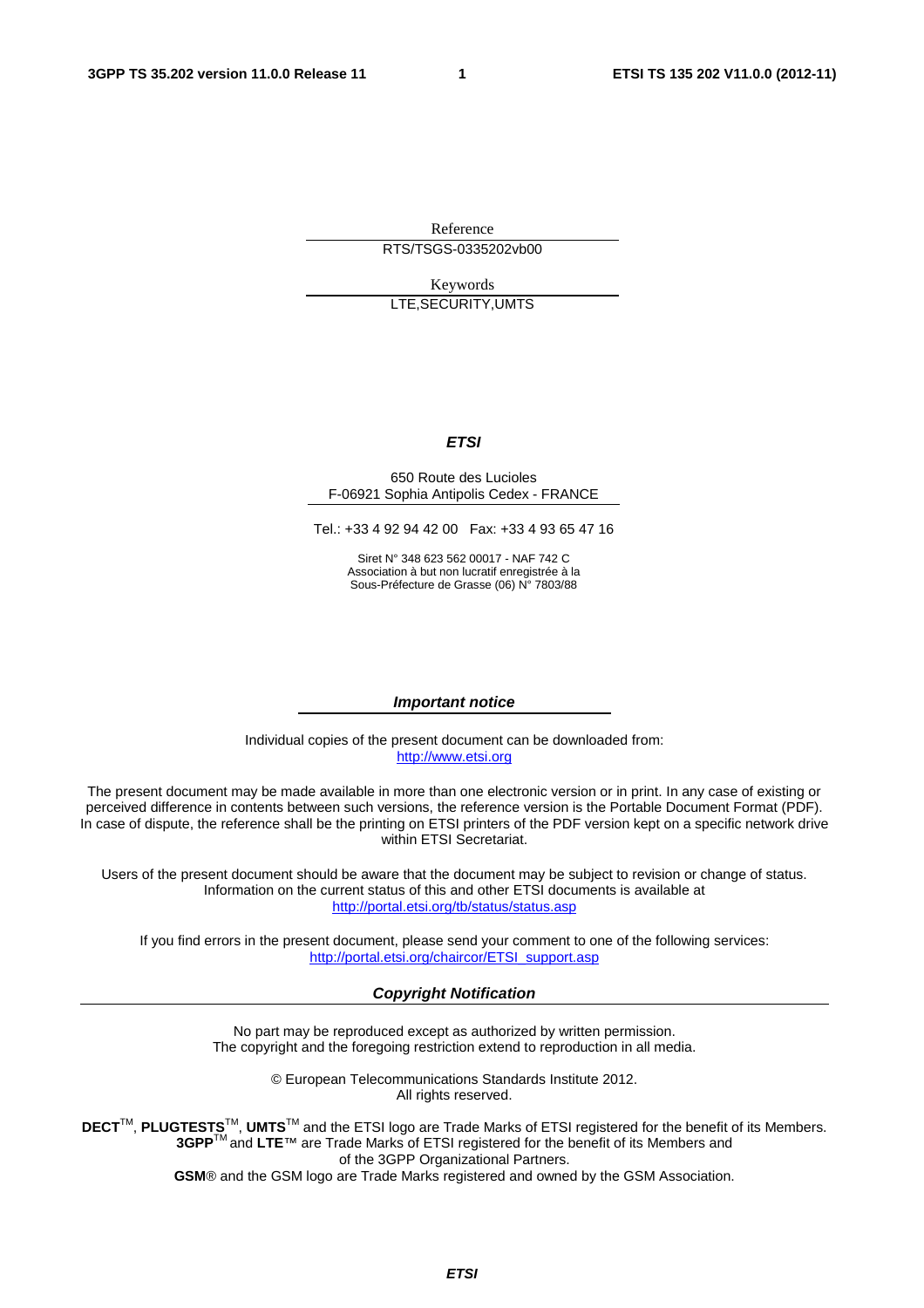## Intellectual Property Rights

IPRs essential or potentially essential to the present document may have been declared to ETSI. The information pertaining to these essential IPRs, if any, is publicly available for **ETSI members and non-members**, and can be found in ETSI SR 000 314: *"Intellectual Property Rights (IPRs); Essential, or potentially Essential, IPRs notified to ETSI in respect of ETSI standards"*, which is available from the ETSI Secretariat. Latest updates are available on the ETSI Web server [\(http://ipr.etsi.org](http://webapp.etsi.org/IPR/home.asp)).

Pursuant to the ETSI IPR Policy, no investigation, including IPR searches, has been carried out by ETSI. No guarantee can be given as to the existence of other IPRs not referenced in ETSI SR 000 314 (or the updates on the ETSI Web server) which are, or may be, or may become, essential to the present document.

### Foreword

This Technical Report (TR) has been produced by ETSI 3rd Generation Partnership Project (3GPP).

The present document may refer to technical specifications or reports using their 3GPP identities, UMTS identities or GSM identities. These should be interpreted as being references to the corresponding ETSI deliverables.

The cross reference between GSM, UMTS, 3GPP and ETSI identities can be found under [http://webapp.etsi.org/key/queryform.asp.](http://webapp.etsi.org/key/queryform.asp)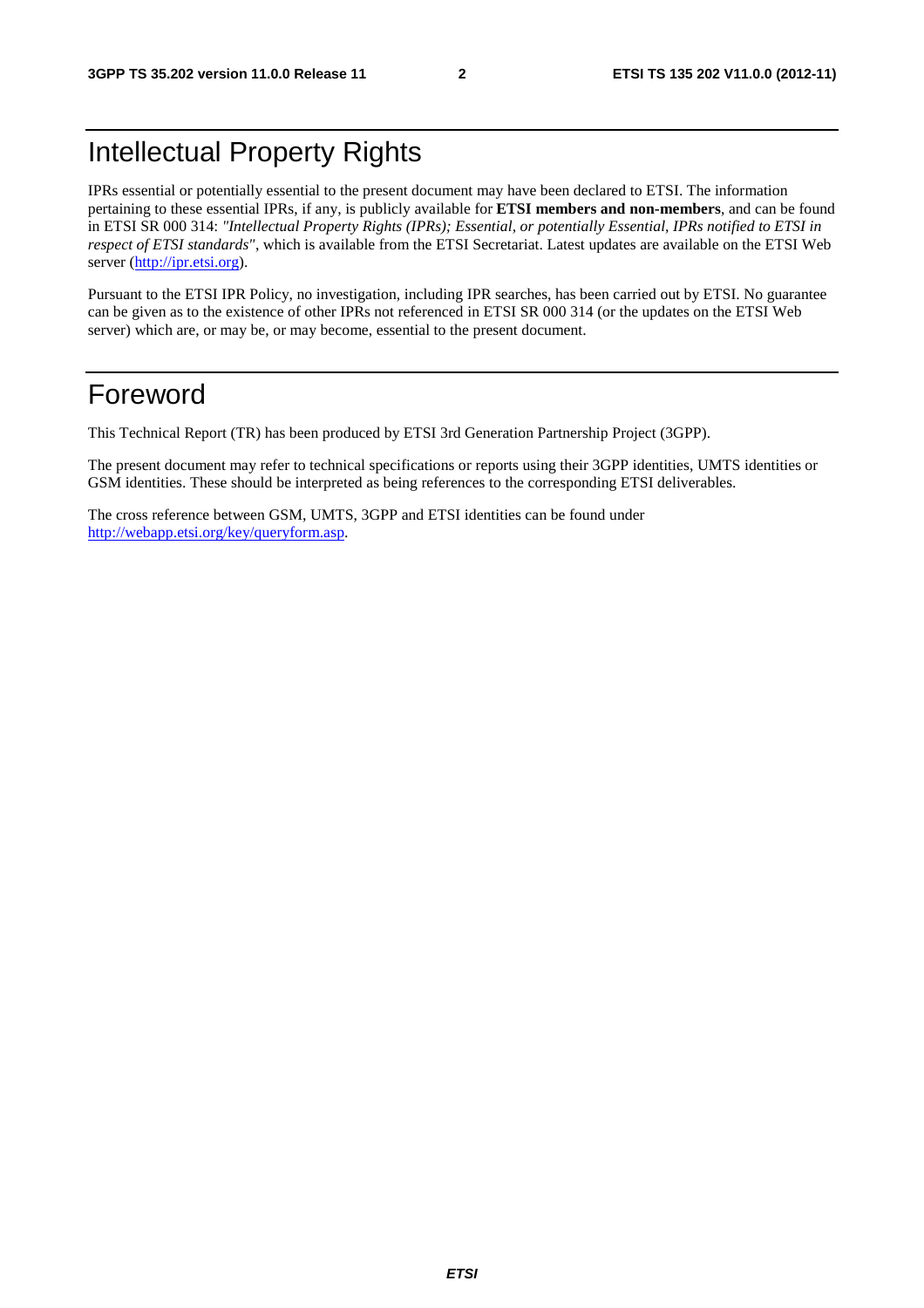$\mathbf{3}$ 

## Contents

| $\theta$     |                        |  |  |  |  |  |
|--------------|------------------------|--|--|--|--|--|
|              |                        |  |  |  |  |  |
|              |                        |  |  |  |  |  |
| 1            |                        |  |  |  |  |  |
| 1.1          |                        |  |  |  |  |  |
| 2            |                        |  |  |  |  |  |
| 2.1          |                        |  |  |  |  |  |
| 2.2<br>2.2.1 |                        |  |  |  |  |  |
| 2.2.2        |                        |  |  |  |  |  |
| 2.2.3        |                        |  |  |  |  |  |
| 2.2.4        |                        |  |  |  |  |  |
| 2.2.5        |                        |  |  |  |  |  |
| 2.3          |                        |  |  |  |  |  |
| 3            |                        |  |  |  |  |  |
| 3.1          |                        |  |  |  |  |  |
| 3.2          |                        |  |  |  |  |  |
|              |                        |  |  |  |  |  |
| 4<br>4.1     |                        |  |  |  |  |  |
| 4.2          |                        |  |  |  |  |  |
| 4.3          |                        |  |  |  |  |  |
| 4.4          |                        |  |  |  |  |  |
| 4.5          |                        |  |  |  |  |  |
| 4.5.1        |                        |  |  |  |  |  |
| 4.5.2        |                        |  |  |  |  |  |
| 4.6          |                        |  |  |  |  |  |
|              |                        |  |  |  |  |  |
|              | Annex 1 (informative): |  |  |  |  |  |
|              | Annex 2 (informative): |  |  |  |  |  |
|              |                        |  |  |  |  |  |
|              | Annex 3 (informative): |  |  |  |  |  |
|              |                        |  |  |  |  |  |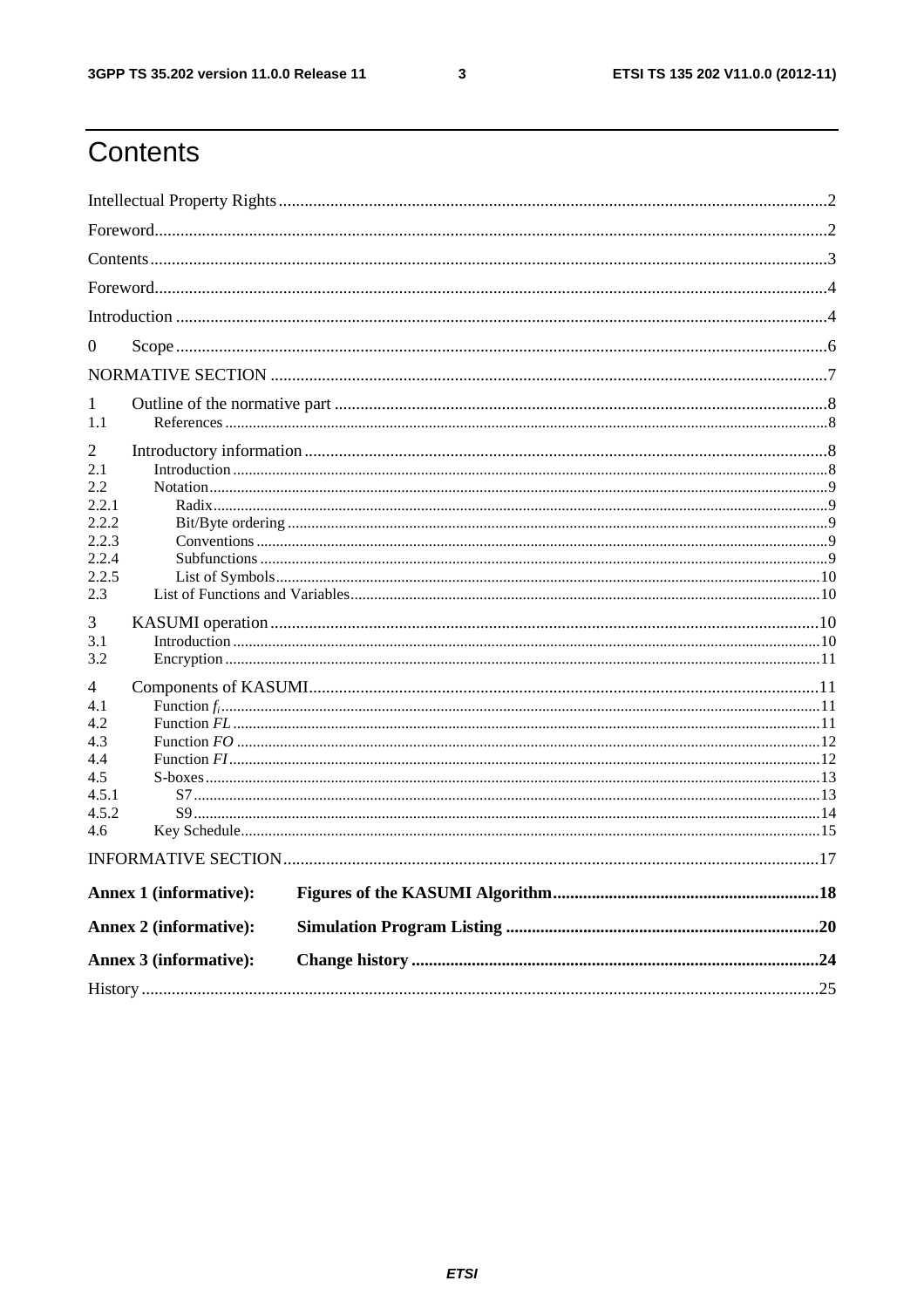### Foreword

This Technical Specification (TS) has been produced by ETSI 3rd Generation Partnership Project (3GPP).

The present document may refer to technical specifications or reports using their 3GPP identities, UMTS identities or GSM identities. These should be interpreted as being references to the corresponding ETSI deliverables.

The cross reference between GSM, UMTS, 3GPP and ETSI identities can be found under [http://webapp.etsi.org/key/queryform.asp.](http://webapp.etsi.org/key/queryform.asp)

The 3GPP Confidentiality and Integrity Algorithms f8 & f9 have been developed through the collaborative efforts of the European Telecommunications Standards Institute (ETSI), the Association of Radio Industries and Businesses (ARIB), the Telecommunications Technology Association (TTA), the T1 Committee.

The f8 & f9 Algorithms Specifications may be used only for the development and operation of 3G Mobile Communications and services. Every Beneficiary must sign a Restricted Usage Undertaking with the Custodian and demonstrate that he fulfills the approval criteria specified in the Restricted Usage Undertaking.

Furthermore, Mitsubishi Electric Corporation holds essential patents on the Algorithms. The Beneficiary must get a separate IPR License Agreement from Mitsubishi Electronic Corporation Japan.

For details of licensing procedures, contact ETSI, ARIB, TTA or T1.

The contents of the present document are subject to continuing work within the TSG and may change following formal TSG approval. Should the TSG modify the contents of the present document, it will be re-released by the TSG with an identifying change of release date and an increase in version number as follows:

Version x.y.z

where:

- x the first digit:
	- 1 presented to TSG for information;
	- 2 presented to TSG for approval;
	- 3 or greater indicates TSG approved document under change control.
- y the second digit is incremented for all changes of substance, i.e. technical enhancements, corrections, updates, etc.
- z the third digit is incremented when editorial only changes have been incorporated in the document.

### Introduction

This specification has been prepared by the 3GPP Task Force, and gives a detailed specification of the 3GPP Algorithm KASUMI. KASUMI is a block cipher that forms the heart of the 3GPP confidentiality algorithm *f8*, and the 3GPP integrity algorithm *f9*.

This document is the second of four, which between them form the entire specification of the 3GPP Confidentiality and Integrity Algorithms:

- 3GPP TS 35.201: "3rd Generation Partnership Project; Technical Specification Group Services and System Aspects; 3G Security; Specification of the 3GPP Confidentiality and Integrity Algorithms; Document 1: *f8* and *f9* Specification".
- **3GPP TS 35.202: "3rd Generation Partnership Project; Technical Specification Group Services and System Aspects; 3G Security; Specification of the 3GPP Confidentiality and Integrity Algorithms; Document 2: KASUMI Specification".**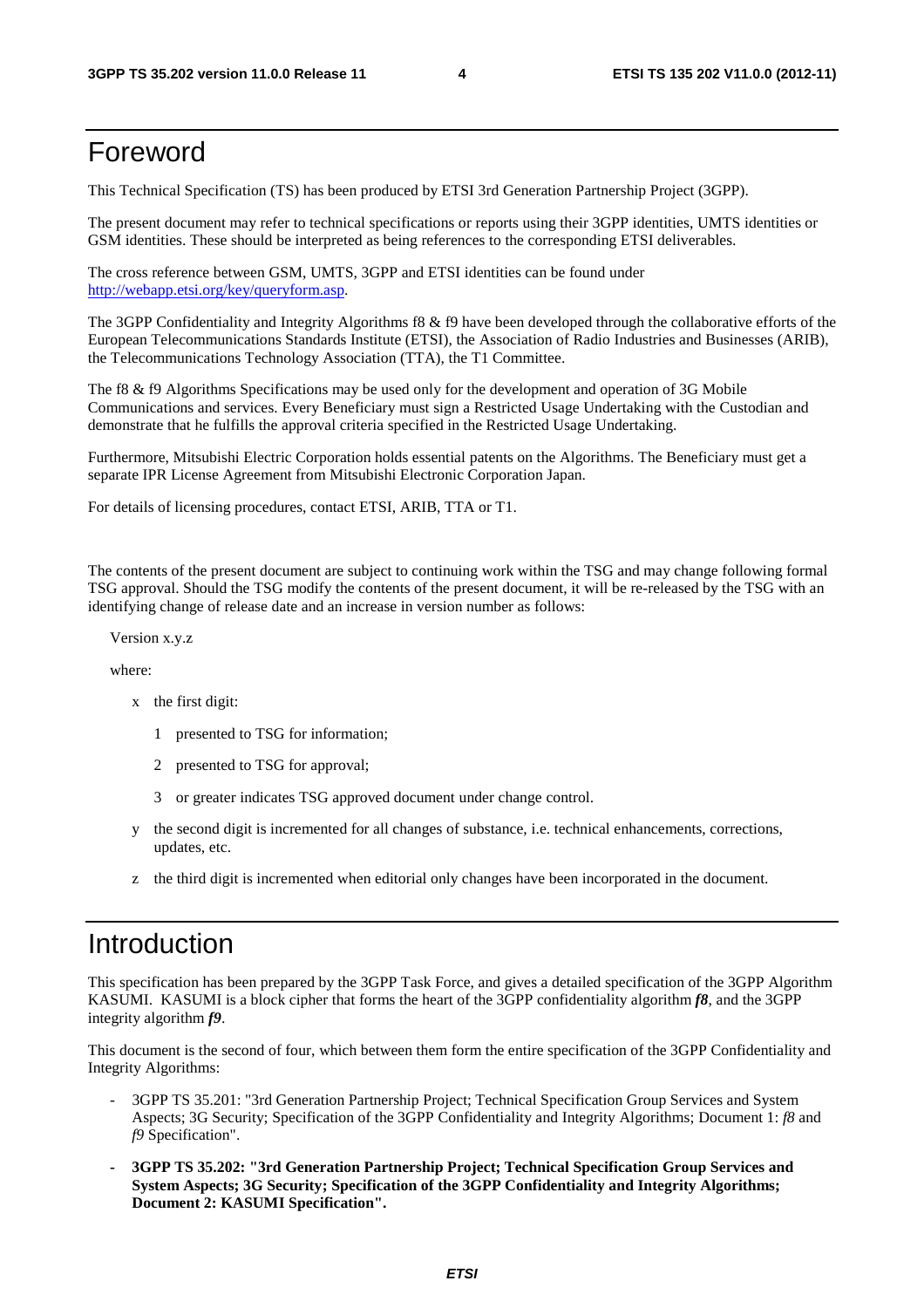- 3GPP TS 35.203: "3rd Generation Partnership Project; Technical Specification Group Services and System Aspects; 3G Security; Specification of the 3GPP Confidentiality and Integrity Algorithms; Document 3: Implementors" Test Data".
- 3GPP TS 35.204: "3rd Generation Partnership Project; Technical Specification Group Services and System Aspects; 3G Security; Specification of the 3GPP Confidentiality and Integrity Algorithms; Document 4: Design Conformance Test Data".

The normative part of the specification of **KASUMI** is in the main body of this document. The annexes to this document are purely informative. Annex 1 contains illustrations of functional elements of the algorithm, while Annex 2 contains an implementation program listing of the cryptographic algorithm specified in the main body of this document, written in the programming language C.

Similarly the normative part of the specification of the *f8* (confidentiality) and the *f9* (integrity) algorithms is in the main body of Document 1. The annexes of those documents, and Documents 3 and 4 above, are purely informative.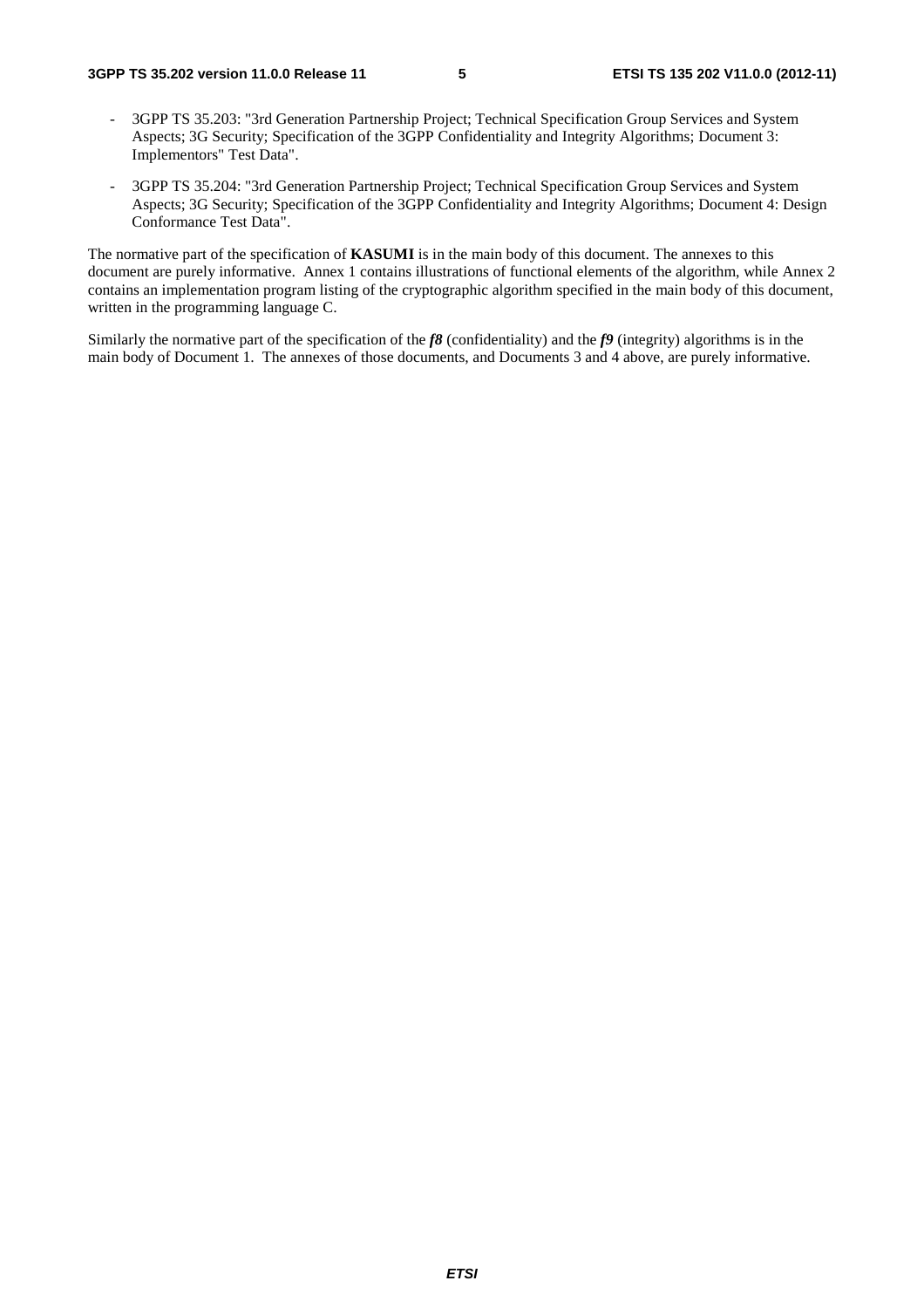## 0 Scope

This specification gives a detailed specification of the 3GPP Algorithm KASUMI. KASUMI is a block cipher that forms the heart of the 3GPP confidentiality algorithm *f8*, and the 3GPP integrity algorithm *f9*.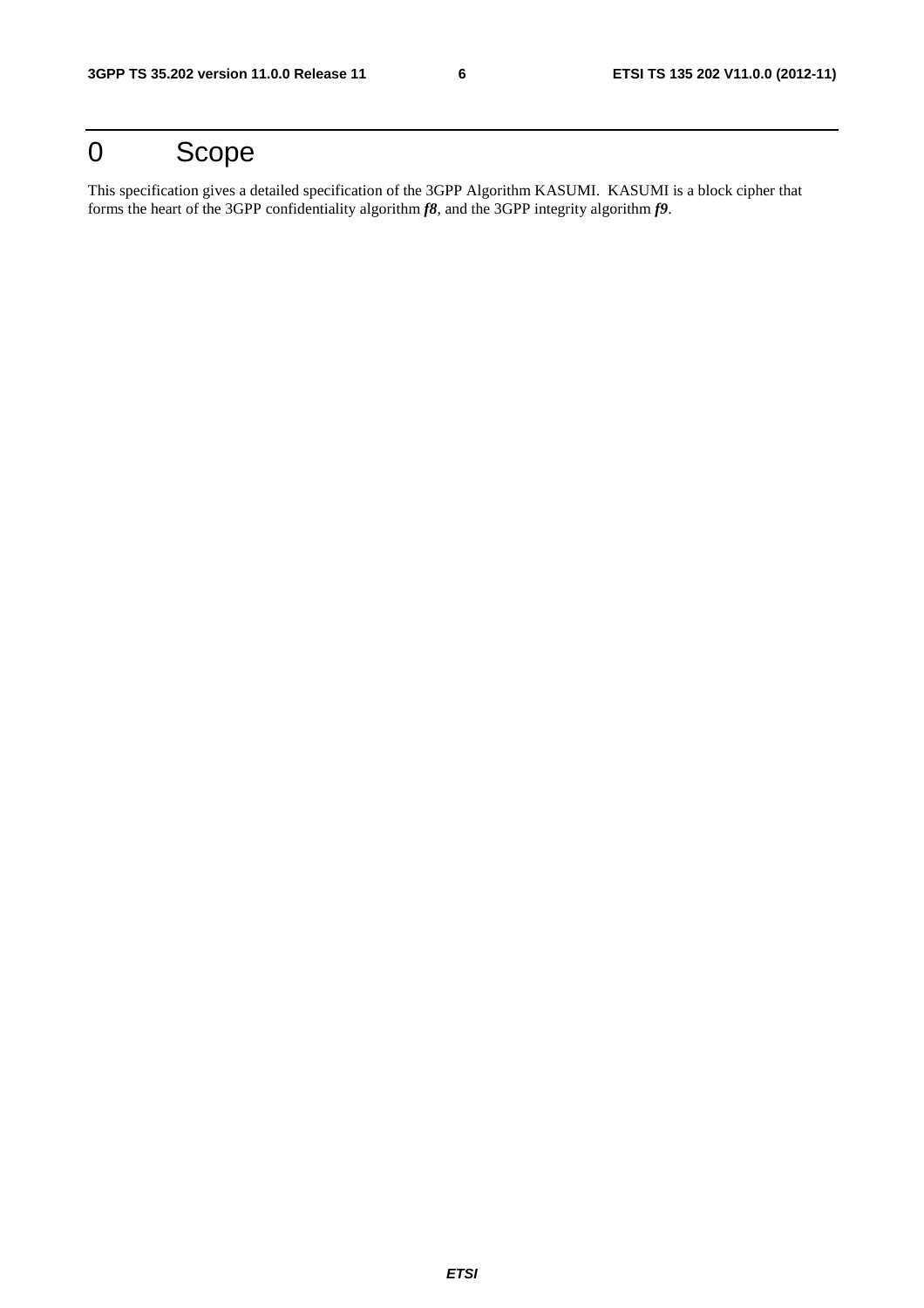## NORMATIVE SECTION

This part of the document contains the normative specification of the KASUMI algorithm.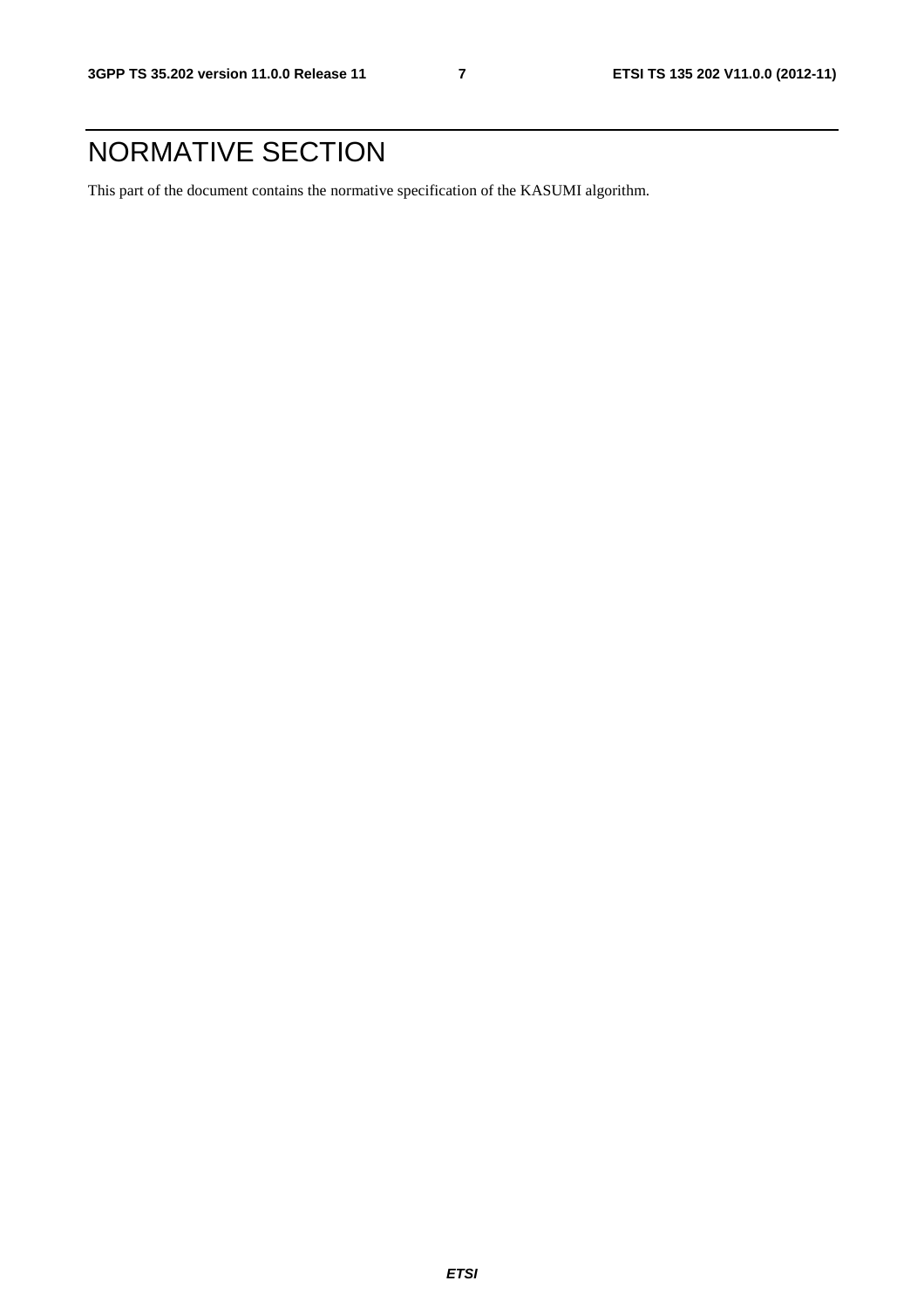## 1 Outline of the normative part

Section 2 introduces the algorithm and describes the notation used in the subsequent sections.

Section 3 defines the algorithm structure and its operation.

Section 4 defines the basic components of the algorithm.

### 1.1 References

The following documents contain provisions which, through reference in this text, constitute provisions of the present document.

- References are either specific (identified by date of publication, edition number, version number, etc.) or non-specific.
- For a specific reference, subsequent revisions do not apply.
- For a non-specific reference, the latest version applies. In the case of a reference to a 3GPP document (including a GSM document), a non-specific reference implicitly refers to the latest version of that document *in the same Release as the present document*.
- [1] 3GPP TS 33.102 version 3.2.0: "3rd Generation Partnership Project; Technical Specification Group Services and System Aspects; 3G Security; Security Architecture".
- [2] 3GPP TS 33.105 version 3.1.0: "3rd Generation Partnership Project; Technical Specification Group Services and System Aspects; 3G Security; Cryptographic Algorithm Requirements".
- [3] 3GPP TS 35.201: "3rd Generation Partnership Project; Technical Specification Group Services and System Aspects; 3G Security; Specification of the 3GPP Confidentiality and Integrity Algorithms; Document 1: f8 and f9 Specification".
- [4] 3GPP TS 35.202: "3rd Generation Partnership Project; Technical Specification Group Services and System Aspects; 3G Security; Specification of the 3GPP Confidentiality and Integrity Algorithms; Document 2: KASUMI Specification".
- [5] 3GPP TS 35.203: "3rd Generation Partnership Project; Technical Specification Group Services and System Aspects; 3G Security; Specification of the 3GPP Confidentiality and Integrity Algorithms; Document 3: Implementors" Test Data".
- [6] 3GPP TS 35.204: "3rd Generation Partnership Project; Technical Specification Group Services and System Aspects; 3G Security; Specification of the 3GPP Confidentiality and Integrity Algorithms; Document 4: Design Conformance Test Data".
- [7] ISO/IEC 9797-1:1999: "Information technology Security techniques Message Authentication Codes (MACs)".

## 2 Introductory information

### 2.1 Introduction

Within the security architecture of the 3GPP system there are two standardised algorithms: A confidentiality algorithm *f8*, and an integrity algorithm *f9*. These algorithms are fully specified in a companion document[3]. Each of these algorithms is based on the **KASUMI** algorithm that is specified here.

**KASUMI** is a block cipher that produces a 64-bit output from a 64-bit input under the control of a 128-bit key.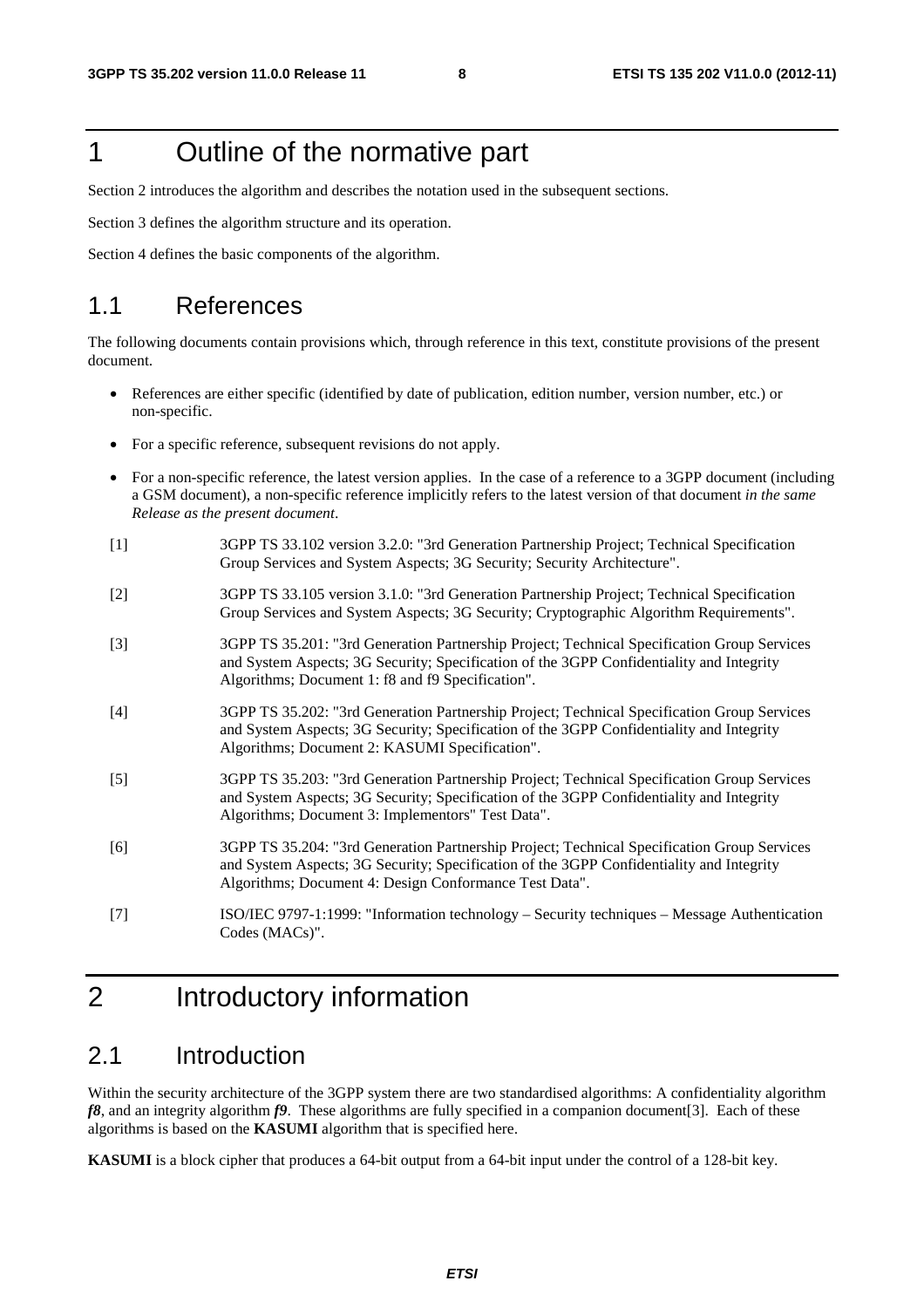### 2.2 Notation

#### 2.2.1 Radix

We use the prefix **0x** to indicate **hexadecimal** numbers.

### 2.2.2 Bit/Byte ordering

All data variables in this specification are presented with the most significant bit (or byte) on the left hand side and the least significant bit (or byte) on the right hand side. Where a variable is broken down into a number of sub-strings, the left most (most significant) sub-string consists of the most significant part of the original string and so on through to the least significant.

For example if a 64-bit value *X* is subdivided into four 16-bit substrings *P, Q, R, S* we have:

*X* = 0x0123456789ABCDEF

we have:

 $P = 0x0123$ ,  $Q = 0x4567$ ,  $R = 0x89AB$ ,  $S = 0xCDEF$ .

In binary this would be:

*X* = 0000000100100011010001010110011110001001101010111100110111101111

with  $P = 0000000100100011$  $Q = 0100010101100111$  $\vec{R} = 1000100110101011$  $S = 1100110111101111$ 

#### 2.2.3 Conventions

We use the assignment operator "=", as used in several programming languages. When we write

 $\langle$ variable $\rangle$  =  $\langle$ expression $\rangle$ 

we mean that <*variable*> assumes the value that <*expression*> had before the assignment took place. For instance,

 $x = x + y + 3$ 

means

(new value of *x*) becomes (old value of *x*) + (old value of *y*) + 3.

#### 2.2.4 Subfunctions

KASUMI decomposes into a number of subfunctions (*FL, FO, FI*) which are used in conjunction with associated subkeys (*KL, KO, KI*) in a Feistel structure comprising a number of rounds (and rounds within rounds for some subfunctions). Specific instances of the function and/or keys are represented by  $XX_{i,j}$  where *i* is the outer round number of KASUMI and  $j$  is the inner round number.

For example the function *FO* comprises three rounds of the function *FI*, so we designate the third round of *FI* in the fifth round of KASUMI as  $FI_{5,3}$ .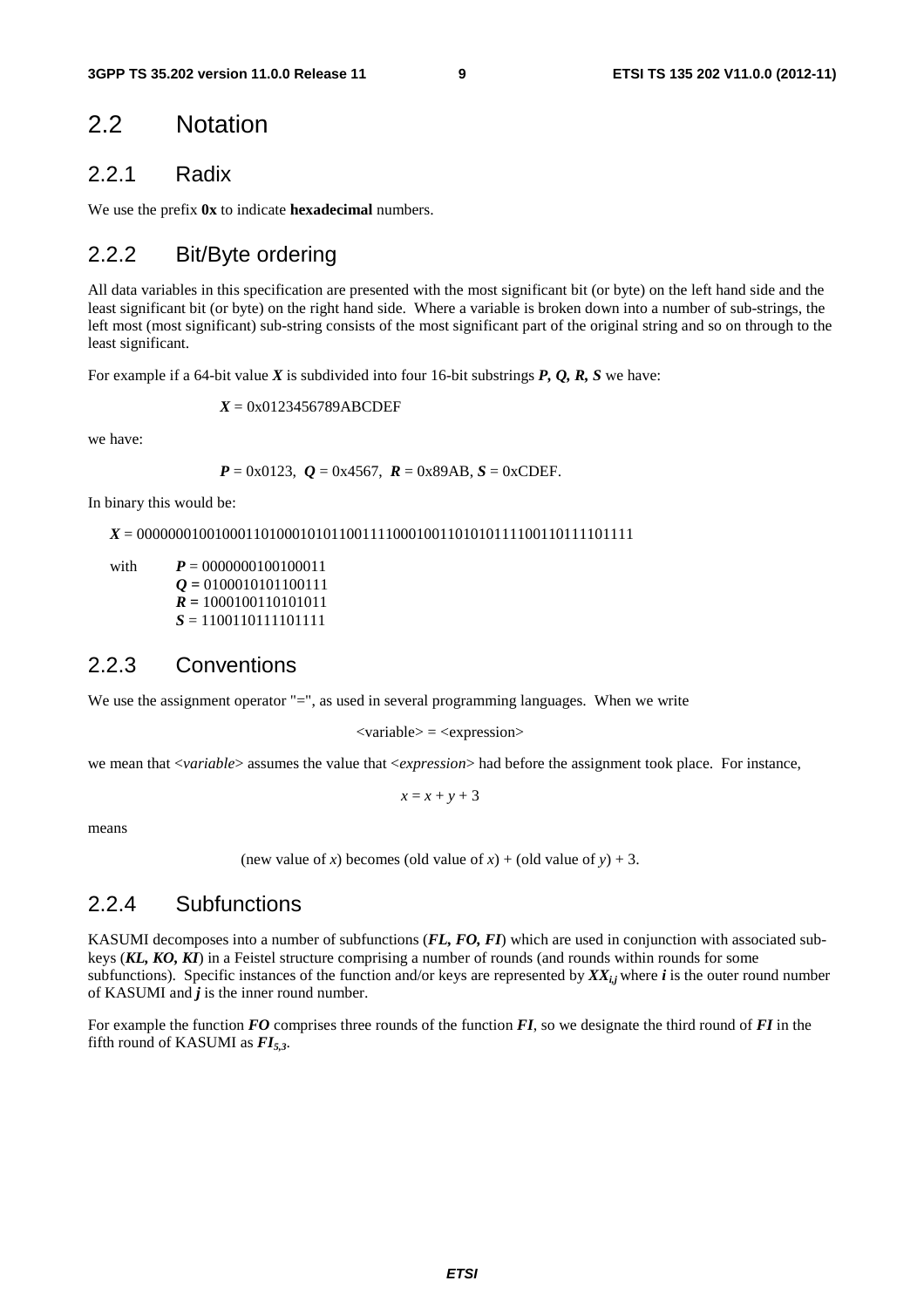| 2.2.5              | List of Symbols                                                                                            |
|--------------------|------------------------------------------------------------------------------------------------------------|
| $=$                | The assignment operator.                                                                                   |
| $\oplus$           | The bitwise exclusive-OR operation.                                                                        |
| $\parallel$        | The concatenation of the two operands.                                                                     |
| << <sub>n</sub>    | The left circular rotation of the operand by n bits.                                                       |
| ROL()              | The left circular rotation of the operand by one bit.                                                      |
| $\cap$             | The bitwise AND operation.                                                                                 |
| $\cup$             | The bitwise OR operation.                                                                                  |
| 2.3                | <b>List of Functions and Variables</b>                                                                     |
| $f_i()$            | The round function for the i <sup>th</sup> round of <b>KASUMI</b>                                          |
| FI()               | A subfunction within KASUMI that translates a 16-bit input to a 16-bit output using a 16-bit<br>subkey.    |
| FL()               | A subfunction within KASUMI that translates a 32-bit input to a 32-bit output using a 32-bit<br>subkey.    |
| FO()               | A subfunction within KASUMI that translates a 32-bit input to a 32-bit output using two 48-bit<br>subkeys. |
| $\bf K$            | A 128-bit key.                                                                                             |
| $KL_i, KO_i, KL_i$ | subkeys used within the i <sup>th</sup> round of <b>KASUMI</b> .                                           |
| S7[]               | An S-Box translating a 7-bit input to a 7-bit output.                                                      |
| S9[]               | An S-Box translating a 9-bit input to a 9-bit output.                                                      |

## 3 KASUMI operation

### 3.1 Introduction

(See figure 1 in Annex 1)

**KASUMI** is a Feistel cipher with eight rounds. It operates on a 64-bit data block and uses a 128-bit key. In this section we define the basic eight-round operation. In section 4 we define in detail the make-up of the round function  $f_i$ .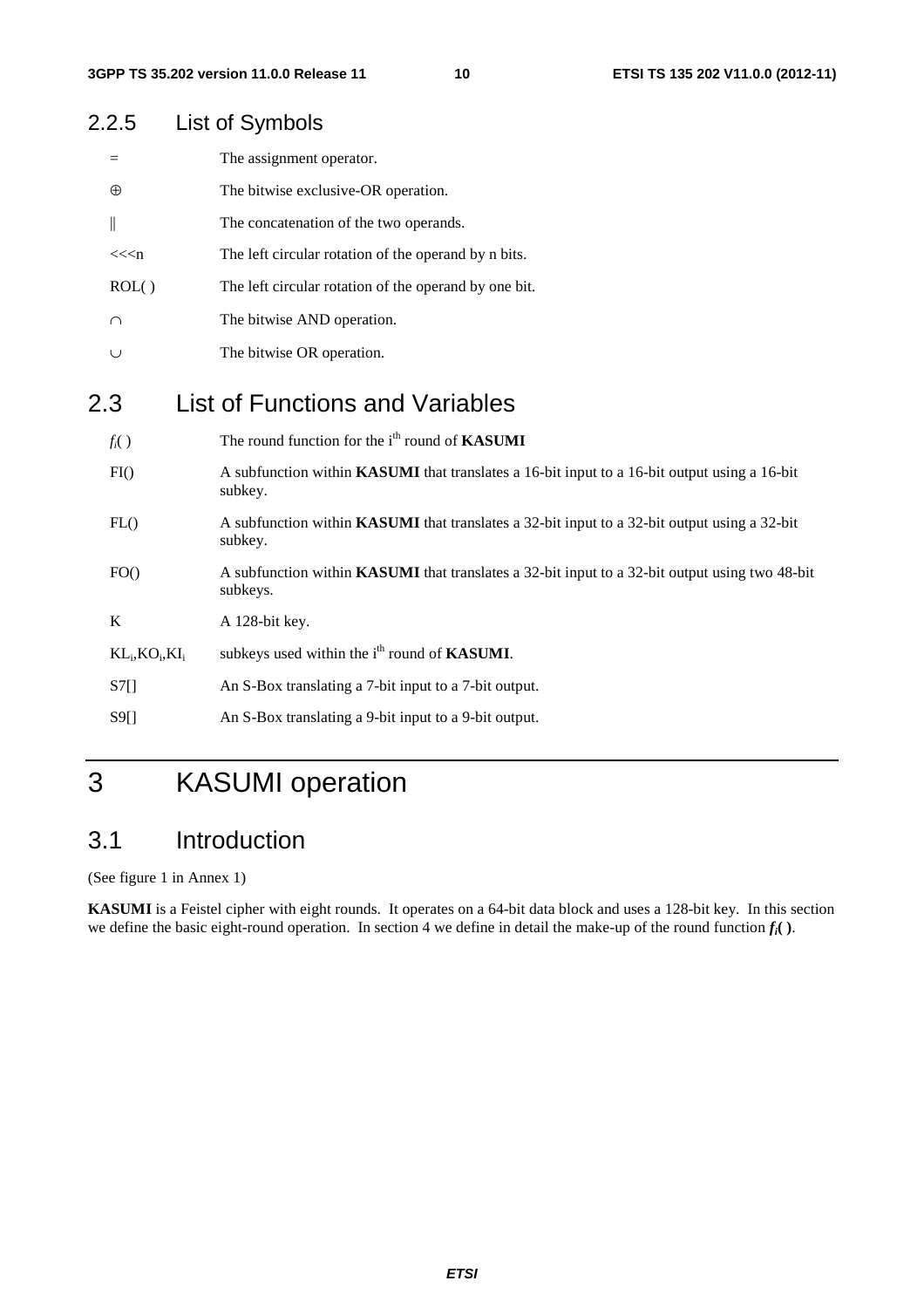### 3.2 Encryption

**KASUMI** operates on a 64-bit input *I* using a 128-bit key *K* to produce a 64-bit output *OUTPUT*, as follows:

The input *I* is divided into two 32-bit strings  $L_0$  and  $R_0$ , where

 $\mathbf{I} = \mathbf{L}_0 \parallel \mathbf{R}_0$ 

Then for each integer *i* with  $1 \le i \le 8$  we define:

$$
\mathbf{R}_{i} = \mathbf{L}_{i-1}, \quad \mathbf{L}_{i} = \mathbf{R}_{i-1} \oplus \mathbf{f}_{i}(\mathbf{L}_{i-1}, \mathbf{R}\mathbf{K}_{i})
$$

This constitutes the i<sup>th</sup> round function of **KASUMI**, where  $f_i$  denotes the round function with  $L_{i-1}$  and round key *RK<sub>i</sub>* as inputs (see section 4 below).

The result *OUTPUT* is equal to the 64-bit string  $(L_8 \parallel R_8)$  offered at the end of the eighth round. See figure 1 of Annex 1.

In the specifications for the *f8* and *f9* functions we represent this transformation by the term:

 $OUTPUT =$ **KASUMI[** $I$ ]<sub>*K*</sub>

## 4 Components of KASUMI

### 4.1 Function *fi*

(See figure 1 in Annex 1)

The function  $f_i$  () takes a 32-bit input *I* and returns a 32-bit output *O* under the control of a round key **RK**<sub>i</sub>, where the round key comprises the subkey triplet of  $(KL_i, KO_i, KI_i)$ . The function itself is constructed from two subfunctions; FL and  $FO$  with associated subkeys  $KL_i$  (used with  $FL$ ) and subkeys  $KO_i$  and  $KI_i$  (used with  $FO$ ).

The *fi***( )** function has two different forms depending on whether it is an even round or an odd round.

For rounds 1,3,5 and 7 we define:

 $\mathbf{f}_i(\mathbf{I}, \mathbf{R}\mathbf{K}_i) = \mathbf{FO}(\mathbf{FL}(\mathbf{I}, \mathbf{KL}_i), \mathbf{KO}_i, \mathbf{KI}_i)$ 

and for rounds 2,4,6 and 8 we define:

$$
\mathbf{f}_i(\mathbf{I}, \mathbf{R}\mathbf{K}_i) = \mathbf{F}\mathbf{L}(\mathbf{FO}(\mathbf{I}, \mathbf{KO}_i, \mathbf{KI}_i), \mathbf{KL}_i)
$$

i.e. For odd rounds the round data is passed through *FL***( )** and then *FO***( )**, whilst for even rounds it is passed through *FO***( )** and then *FL***( )**.

### 4.2 Function *FL*

(See figure 4 in Annex 1)

The input to the function *FL* comprises a 32-bit data input *I* and a 32-bit subkey *KLi*. The subkey is split into two 16 bit subkeys,  $KL_{i,l}$  and  $KL_{i,2}$  where

 $KL_i = KL_{i,1} || KL_{i,2}.$ 

The input data *I* is split into two 16-bit halves, *L* and *R* where  $I = L / R$ .

We define:

$$
R' = R \oplus ROL(L \cap KL_{i,1})
$$
  

$$
L' = L \oplus ROL(R' \cup KL_{i,2})
$$

 $L' = L \oplus \text{ROL}(R' \cup KL_{i,2})$ <br>The 32-bit output value is  $(L'/\mid R')$ .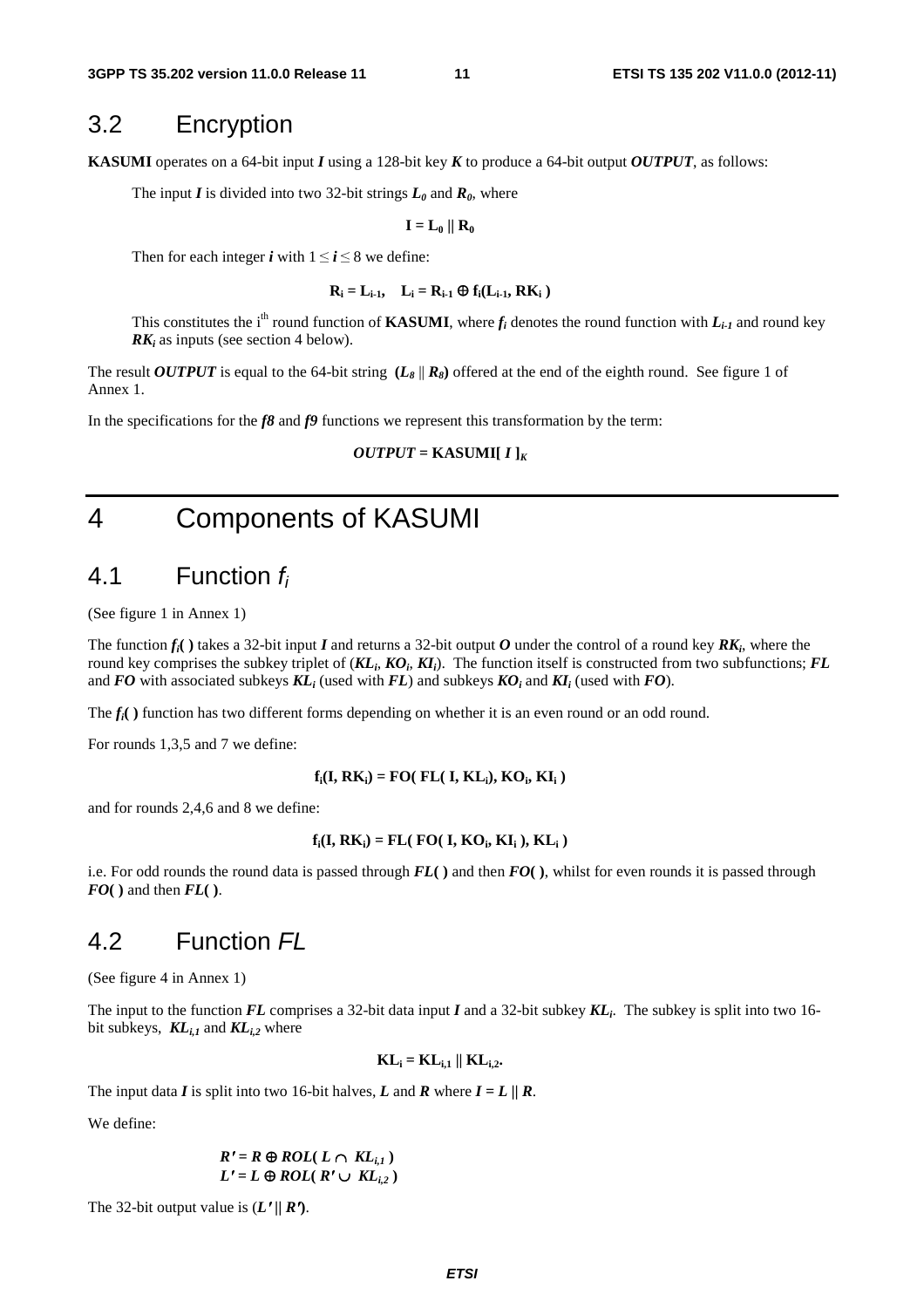### 4.3 Function *FO*

(See figure 2 in Annex 1)

The input to the function *FO* comprises a 32-bit data input *I* and two sets of subkeys, a 48-bit subkey *KO*<sup>*i*</sup> and 48-bit subkey  $KI_i$ .

The 32-bit data input is split into two halves,  $L_0$  and  $R_0$  where  $I = L_0 / R_0$ .

The 48-bit subkeys are subdivided into three 16-bit subkeys where

$$
KO_i = KO_{i,1} \parallel KO_{i,2} \parallel KO_{i,3}
$$
 and  $KI_i = KI_{i,1} \parallel KI_{i,2} \parallel KI_{i,3}$ .

Then for each integer *j* with  $1 \le j \le 3$  we define:

$$
R_j = FI(L_{j\text{-}1} \oplus KO_{i,j}, Kl_{i,j}) \oplus R_{j\text{-}1}
$$
  

$$
L_j = R_{j\text{-}1}
$$

Finally we return the 32-bit value  $(L_3 / R_3)$ .

### 4.4 Function *FI*

(See figure 3 in Annex 1. The thick and thin lines in this diagram are used to emphasise the difference between the 9-bit and 7-bit data paths respectively).

The function *FI* takes a 16-bit data input *I* and 16-bit subkey  $KI_{i,j}$ . The input *I* is split into two unequal components, a 9-bit left half  $L_0$  and a 7-bit right half  $R_0$  where  $I = L_0 / R_0$ .

Similarly the key  $KI_{i,j}$  is split into a 7-bit component  $KI_{i,j,l}$  and a 9-bit component  $KI_{i,j,l}$  where  $KI_{i,j} = K I_{i,j,l} / K I_{i,j,l}$ .

The function uses two S-boxes, *S7* which maps a 7-bit input to a 7-bit output, and *S9* which maps a 9-bit input to a 9-bit output. These are fully defined in section 4.5. It also uses two additional functions which we designate *ZE***( )** and *TR***( )**. We define these as:

*ZE*( $\bf{x}$ ) takes the 7-bit value  $\bf{x}$  and converts it to a 9-bit value by adding two zero bits to the most-significant end.

*TR*( $\bf{x}$ ) takes the 9-bit value  $\bf{x}$  and converts it to a 7-bit value by discarding the two most-significant bits.

We define the following series of operations:

$$
L_1 = R_0
$$
  
\n
$$
R_1 = S9[L_0] \oplus ZE(R_0)
$$
  
\n
$$
L_2 = R_1 \oplus KI_{i,j,2}
$$
  
\n
$$
R_2 = S7[L_1] \oplus TR(R_1) \oplus KI_{i,j,1}
$$
  
\n
$$
L_3 = R_2
$$
  
\n
$$
R_3 = S9[L_2] \oplus ZE(R_2)
$$
  
\n
$$
L_4 = S7[L_3] \oplus TR(R_3)
$$
  
\n
$$
R_4 = R_3
$$

The function returns the 16-bit value  $(L_4 || R_4)$ .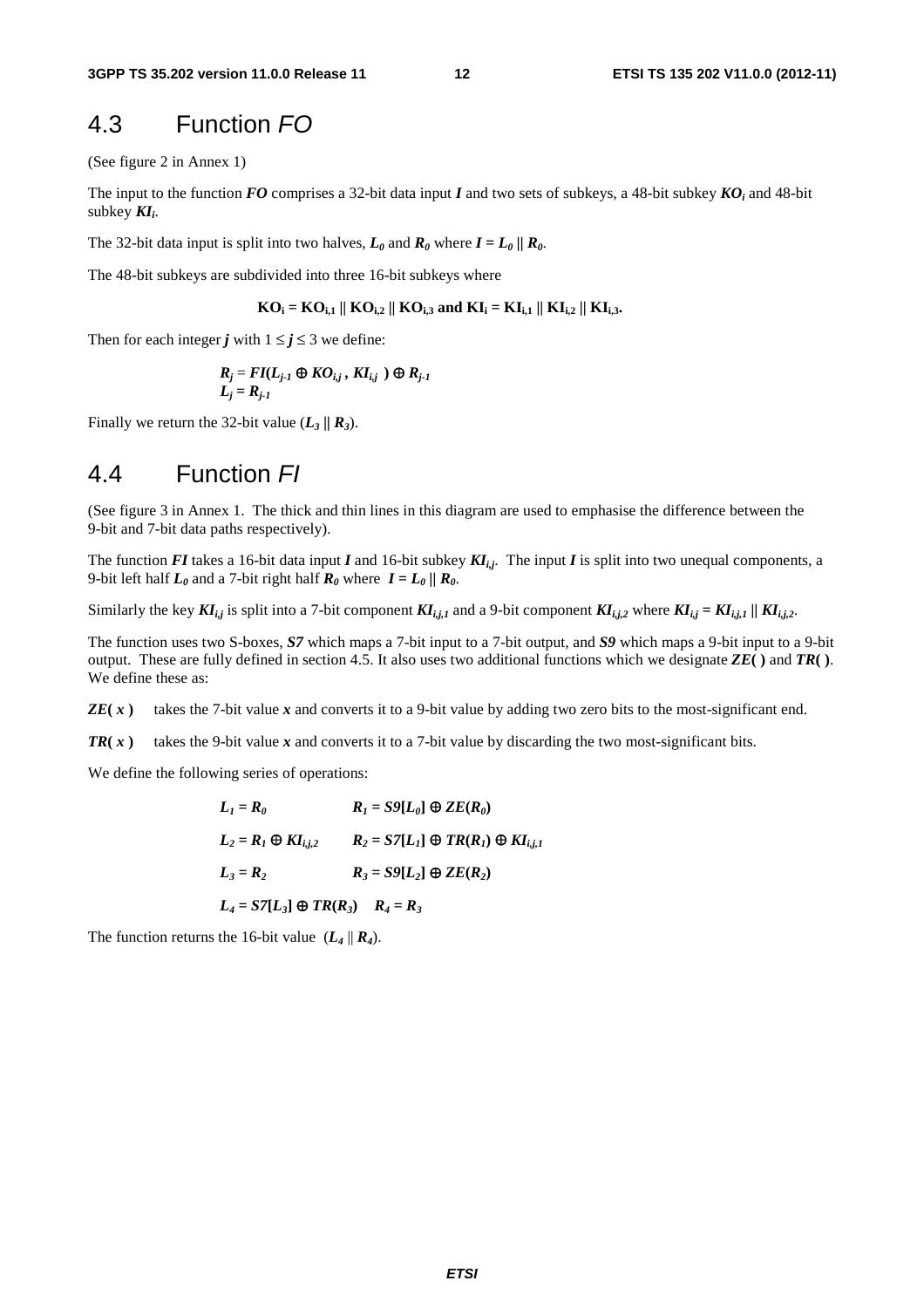### 4.5 S-boxes

The two S-boxes have been designed so that they may be easily implemented in combinational logic as well as by a look-up table. Both forms are given for each table.

The input *x* comprises either seven or nine bits with a corresponding number of bits in the output *y*. We therefore have:

$$
x = x8 \parallel x7 \parallel x6 \parallel x5 \parallel x4 \parallel x3 \parallel x2 \parallel x1 \parallel x0
$$

and

$$
y = y8 \parallel y7 \parallel y6 \parallel y5 \parallel y4 \parallel y3 \parallel y2 \parallel y1 \parallel y0
$$

where the *x8*, y8 and  $x7, y7$  bits only apply to **S9**, and the *x0* and y0 bits are the least significant bits.

In the logic equations:

 **x0x1x2** implies **x0**  $\cap$  **x1**  $\cap$  **x2** where  $\cap$  is the **AND** operator. ⊕ is the exclusive-OR operator.

Following the presentation of the logic equations and the equivalent look-up table an example is given of the use of each.

#### 4.5.1 S7

#### **Gate Logic :**

y0 =x1x3⊕x4⊕x0x1x4⊕x5⊕x2x5⊕x3x4x5⊕x6⊕x0x6⊕x1x6⊕x3x6⊕x2x4x6⊕x1x5x6  $\oplus x4x5x6$ 

```
y1 =x0x1⊕x0x4⊕x2x4⊕x5⊕x1x2x5⊕x0x3x5⊕x6⊕x0x2x6⊕x3x6⊕x4x5x6⊕1 
y2 =x0⊕x0x3⊕x2x3⊕x1x2x4⊕x0x3x4⊕x1x5⊕x0x2x5⊕x0x6⊕x0x1x6⊕x2x6⊕x4x6⊕1 
y3 =x1⊕x0x1x2⊕x1x4⊕x3x4⊕x0x5⊕x0x1x5⊕x2x3x5⊕x1x4x5⊕x2x6⊕x1x3x6 
y4 =x0x2⊕x3⊕x1x3⊕x1x4⊕x0x1x4⊕x2x3x4⊕x0x5⊕x1x3x5⊕x0x4x5⊕x1x6⊕x3x6 
                                                      ⊕x0x3x6⊕x5x6⊕1 
y5 =x2⊕x0x2⊕x0x3⊕x1x2x3⊕x0x2x4⊕x0x5⊕x2x5⊕x4x5⊕x1x6⊕x1x2x6⊕x0x3x6 
                                                    ⊕x3x4x6⊕x2x5x6⊕1
```
y6 =x1x2⊕x0x1x3⊕x0x4⊕x1x5⊕x3x5⊕x6⊕x0x1x6⊕x2x3x6⊕x1x4x6⊕x0x5x6

#### **Decimal Table :**

 54, 50, 62, 56, 22, 34, 94, 96, 38, 6, 63, 93, 2, 18,123, 33, 55,113, 39,114, 21, 67, 65, 12, 47, 73, 46, 27, 25,111,124, 81, 53, 9,121, 79, 52, 60, 58, 48,101,127, 40,120,104, 70, 71, 43, 20,122, 72, 61, 23,109, 13,100, 77, 1, 16, 7, 82, 10,105, 98, 117,116, 76, 11, 89,106, 0,125,118, 99, 86, 69, 30, 57,126, 87, 112, 51, 17, 5, 95, 14, 90, 84, 91, 8, 35,103, 32, 97, 28, 66, 102, 31, 26, 45, 75, 4, 85, 92, 37, 74, 80, 49, 68, 29,115, 44, 64,107,108, 24,110, 83, 36, 78, 42, 19, 15, 41, 88,119, 59, 3

#### **Example:**

If we have an input value  $= 38$ , then using the decimal table  $S7[38] = 58$ .

For the combinational logic we have:

 $38 = 0100110_2 \implies x6 = 0, x5 = 1, x4 = 0, x3 = 0, x2 = 1, x1 = 1, x0 = 0$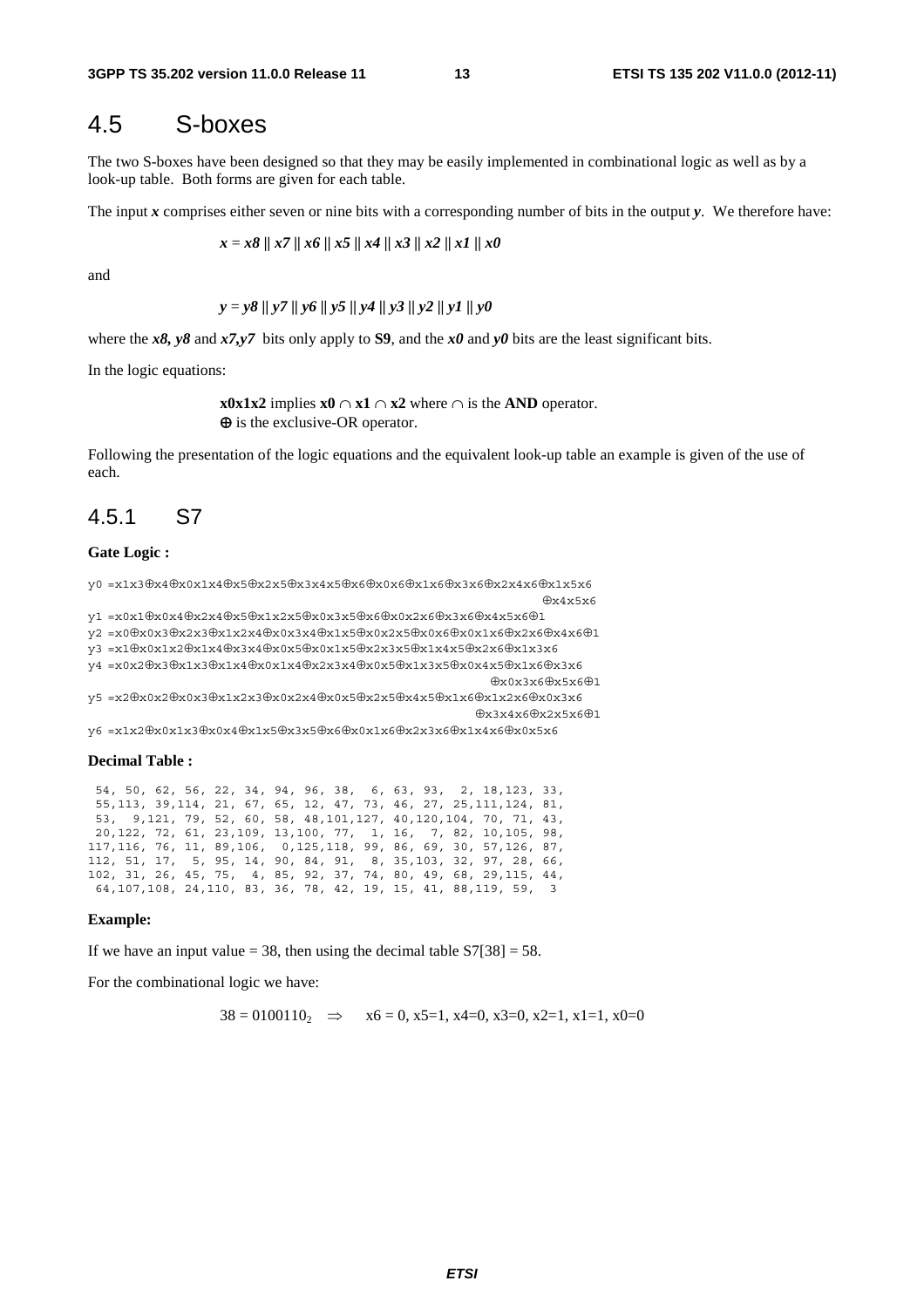which gives us:

- y0 = 0⊕0⊕0⊕1⊕1⊕0⊕0⊕0⊕0⊕0⊕0⊕0⊕0 = 0
- $v1 = 0 \oplus 0 \oplus 0 \oplus 1 \oplus 1 \oplus 0 \oplus 0 \oplus 0 \oplus 0 \oplus 0 \oplus 1 = 1$
- y2 = 0⊕0⊕0⊕0⊕0⊕1⊕0⊕0⊕0⊕0⊕0⊕1 = 0
- y3 = 1⊕0⊕0⊕0⊕0⊕0⊕0⊕0⊕0⊕0 = 1
- y4 = 0⊕0⊕0⊕0⊕0⊕0⊕0⊕0⊕0⊕0⊕0⊕0⊕0⊕1 = 1
- $y5 = 1 \oplus 0 \oplus 0 \oplus 0 \oplus 0 \oplus 1 \oplus 0 \oplus 0 \oplus 0 \oplus 0 \oplus 0 \oplus 1 = 1$
- $v6 = 1 \oplus 0 \oplus 0 \oplus 1 \oplus 0 \oplus 0 \oplus 0 \oplus 0 \oplus 0 \oplus 0$

Thus  $y = 0111010_2 = 58$ 

### 4.5.2 S9

#### **Gate Logic :**

- y0 = x0x2⊕x3⊕x2x5⊕x5x6⊕x0x7⊕x1x7⊕x2x7⊕x4x8⊕x5x8⊕x7x8⊕1
- y1 = x1⊕x0x1⊕x2x3⊕x0x4⊕x1x4⊕x0x5⊕x3x5⊕x6⊕x1x7⊕x2x7⊕x5x8⊕1
- y2 = x1⊕x0x3⊕x3x4⊕x0x5⊕x2x6⊕x3x6⊕x5x6⊕x4x7⊕x5x7⊕x6x7⊕x8⊕x0x8⊕1
- y3 = x0⊕x1x2⊕x0x3⊕x2x4⊕x5⊕x0x6⊕x1x6⊕x4x7⊕x0x8⊕x1x8⊕x7x8
- y4 = x0x1⊕x1x3⊕x4⊕x0x5⊕x3x6⊕x0x7⊕x6x7⊕x1x8⊕x2x8⊕x3x8
- y5 = x2⊕x1x4⊕x4x5⊕x0x6⊕x1x6⊕x3x7⊕x4x7⊕x6x7⊕x5x8⊕x6x8⊕x7x8⊕1
- y6 = x0⊕x2x3⊕x1x5⊕x2x5⊕x4x5⊕x3x6⊕x4x6⊕x5x6⊕x7⊕x1x8⊕x3x8⊕x5x8⊕x7x8
- y7 = x0x1⊕x0x2⊕x1x2⊕x3⊕x0x3⊕x2x3⊕x4x5⊕x2x6⊕x3x6⊕x2x7⊕x5x7⊕x8⊕1
- y8 = x0x1⊕x2⊕x1x2⊕x3x4⊕x1x5⊕x2x5⊕x1x6⊕x4x6⊕x7⊕x2x8⊕x3x8

#### **Decimal Table :**

167,239,161,379,391,334, 9,338, 38,226, 48,358,452,385, 90,397, 183,253,147,331,415,340, 51,362,306,500,262, 82,216,159,356,177, 175,241,489, 37,206, 17, 0,333, 44,254,378, 58,143,220, 81,400, 95, 3,315,245, 54,235,218,405,472,264,172,494,371,290,399, 76, 165,197,395,121,257,480,423,212,240, 28,462,176,406,507,288,223, 501,407,249,265, 89,186,221,428,164, 74,440,196,458,421,350,163, 232,158,134,354, 13,250,491,142,191, 69,193,425,152,227,366,135, 344,300,276,242,437,320,113,278, 11,243, 87,317, 36, 93,496, 27, 487,446,482, 41, 68,156,457,131,326,403,339, 20, 39,115,442,124, 475,384,508, 53,112,170,479,151,126,169, 73,268,279,321,168,364, 363,292, 46,499,393,327,324, 24,456,267,157,460,488,426,309,229, 439,506,208,271,349,401,434,236, 16,209,359, 52, 56,120,199,277, 465,416,252,287,246, 6, 83,305,420,345,153,502, 65, 61,244,282, 173,222,418, 67,386,368,261,101,476,291,195,430, 49, 79,166,330, 280,383,373,128,382,408,155,495,367,388,274,107,459,417, 62,454, 132,225,203,316,234, 14,301, 91,503,286,424,211,347,307,140,374, 35,103,125,427, 19,214,453,146,498,314,444,230,256,329,198,285, 50,116, 78,410, 10,205,510,171,231, 45,139,467, 29, 86,505, 32, 72, 26,342,150,313,490,431,238,411,325,149,473, 40,119,174,355, 185,233,389, 71,448,273,372, 55,110,178,322, 12,469,392,369,190, 1,109,375,137,181, 88, 75,308,260,484, 98,272,370,275,412,111, 336,318, 4,504,492,259,304, 77,337,435, 21,357,303,332,483, 18, 47, 85, 25,497,474,289,100,269,296,478,270,106, 31,104,433, 84, 414,486,394, 96, 99,154,511,148,413,361,409,255,162,215,302,201, 266,351,343,144,441,365,108,298,251, 34,182,509,138,210,335,133, 311,352,328,141,396,346,123,319,450,281,429,228,443,481, 92,404, 485,422,248,297, 23,213,130,466, 22,217,283, 70,294,360,419,127, 312,377, 7,468,194, 2,117,295,463,258,224,447,247,187, 80,398, 284,353,105,390,299,471,470,184, 57,200,348, 63,204,188, 33,451, 97, 30,310,219, 94,160,129,493, 64,179,263,102,189,207,114,402, 438,477,387,122,192, 42,381, 5,145,118,180,449,293,323,136,380, 43, 66, 60,455,341,445,202,432, 8,237, 15,376,436,464, 59,461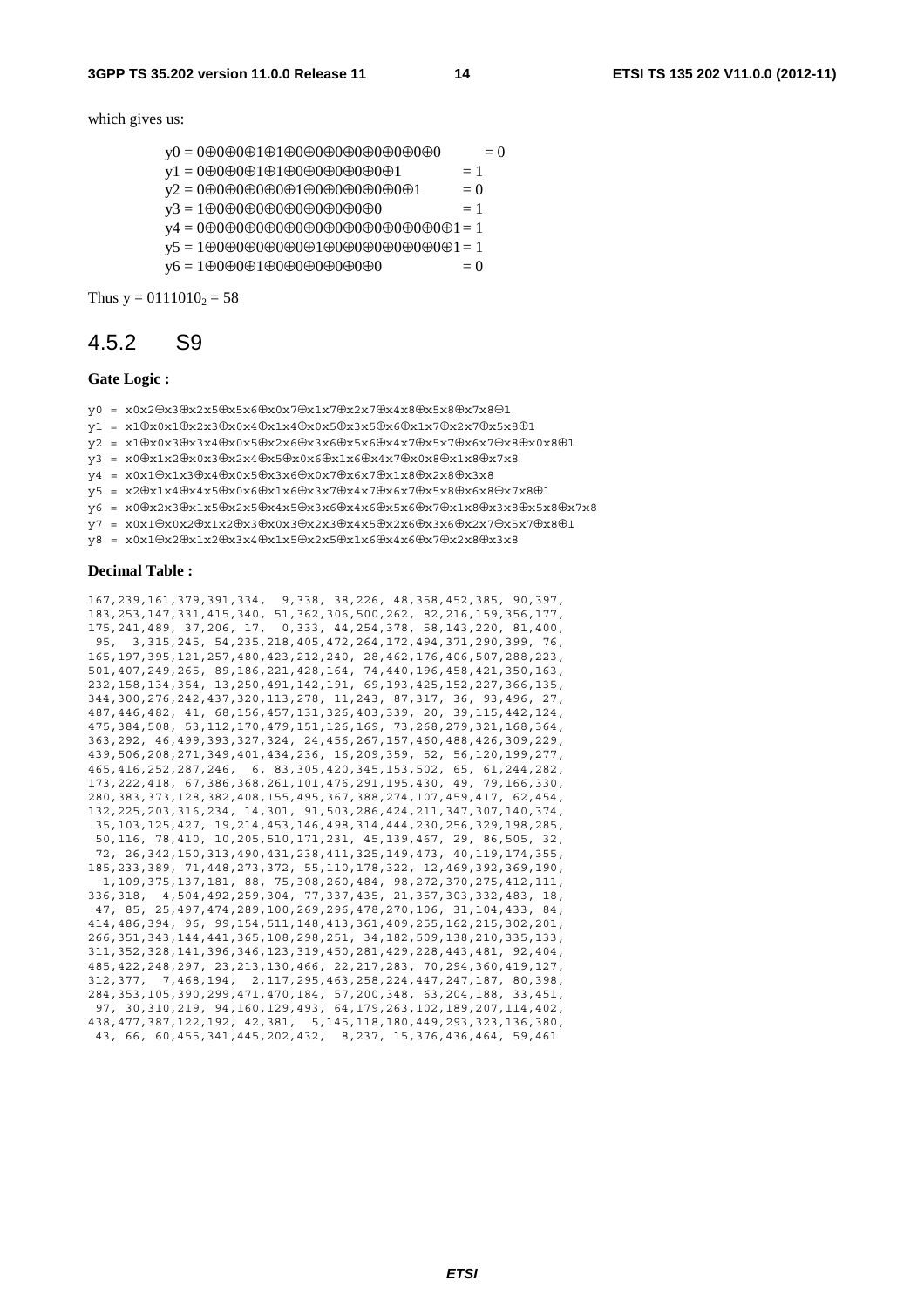#### **Example:**

If we have an input value  $= 138$ , then using the decimal table S9[138]  $= 339$ .

For the combinational logic we have:

$$
138 = 010001010_2 \implies x8 = 0, x7 = 1, x6 = 0, x5 = 0, x4 = 0, x3 = 1, x2 = 0, x1 = 1, x0 = 0
$$

which gives us:

| $y0 = 000000000000000000001$                                                                                | $=1$  |
|-------------------------------------------------------------------------------------------------------------|-------|
| $y1 = 1 \oplus 0 \oplus 0 \oplus 0 \oplus 0 \oplus 0 \oplus 0 \oplus 0 \oplus 1 \oplus 0 \oplus 0 \oplus 1$ | $=1$  |
|                                                                                                             | $= 0$ |
| $y3 = 000000000000000000000$                                                                                | $= 0$ |
| $y4 = 000000000000000000$                                                                                   | $=1$  |
| $y5 = 0 \oplus 0 \oplus 0 \oplus 0 \oplus 0 \oplus 1 \oplus 0 \oplus 0 \oplus 0 \oplus 0 \oplus 0 \oplus 1$ | $= 0$ |
| $y6 = 000000000000000000000000000$                                                                          | $=1$  |
|                                                                                                             | $= 0$ |
| $y8 = 000000000000000001000$                                                                                | $=1$  |
|                                                                                                             |       |

Thus  $y = 101010011_2 = 339$ 

## 4.6 Key Schedule

KASUMI has a 128-bit key *K*. Each round of KASUMI uses 128 bits of key that are derived from *K*. Before the round keys can be calculated two 16-bit arrays *Kj* and *Kj***<sup>'</sup>** ( $j=1$  to 8) are derived in the following manner:<br>The 128-bit key *K* is subdivided into eight 16-bit values *K1*... *K8* where

The 128-bit key *K* is subdivided into eight 16-bit values *K1…K8* where

 **K = K1 || K2 || K3 ||…|| K8.** 

A second array of subkeys,  $Kj'$  is derived from  $Kj$  by applying:<br>For each integer *i* with  $1 \le i \le 8$ 

For each integer *j* with  $1 \le j \le 8$ 

#### **Kj** $Kj' = Kj \oplus Cj$

Where *Cj* is the constant value defined in table 2.

The round subkeys are then derived from  $Kj$  and  $Kj'$  in the manner defined in table 1.<br>Table 1: Bound subkeys

#### **Table 1: Round subkeys**

|                   |        | 2        |                | 4                               | 5      | 6        |                | 8              |
|-------------------|--------|----------|----------------|---------------------------------|--------|----------|----------------|----------------|
| $KL_{i,1}$        | K1<<1  | K2<<1    | K3 < < 1       | K4 << 1                         | K5<<1  | K6<<1    | K7<<1          | K8 < < 1       |
| $KL_{i,2}$        | K3'    | K4'      | K5'            | K6'                             | K7'    | K8'      | K1'            | K2'            |
| KO <sub>i,1</sub> | K2<<5  | K3 < < 5 | K4<<<5         | K5<<<5                          | K6<<<5 | K7 < < 5 | K8 < < 5       | K1 < < 5       |
| KO <sub>i,2</sub> | K6<<<8 | K7<<<8   | K8<<<8         | K1<<<8                          | K2<<<8 | K3<<<8   | K4 < < 8       | K5<<<8         |
| KO <sub>i.3</sub> | K7<<13 |          |                | K8<<<13 K1<<<13 K2<<<13 K3<<<13 |        | K4<<<13  | K5<<<13        | K6 < < 13      |
| $KI_{i,1}$        | K5'    | K6'      | K7'            | K <sub>8</sub>                  | K1'    | K2'      | K3'            | K4'            |
| $KI_{i,2}$        | K4'    | K5'      | K <sub>6</sub> | K7'                             | K8'    | K1'      | K2'            | K <sub>3</sub> |
| KI <sub>i,3</sub> | K8'    | K1'      | K2'            | K3'                             | K4'    | K5'      | K <sub>6</sub> | K7'            |
|                   |        |          |                |                                 |        |          |                |                |
|                   |        |          |                |                                 |        |          |                |                |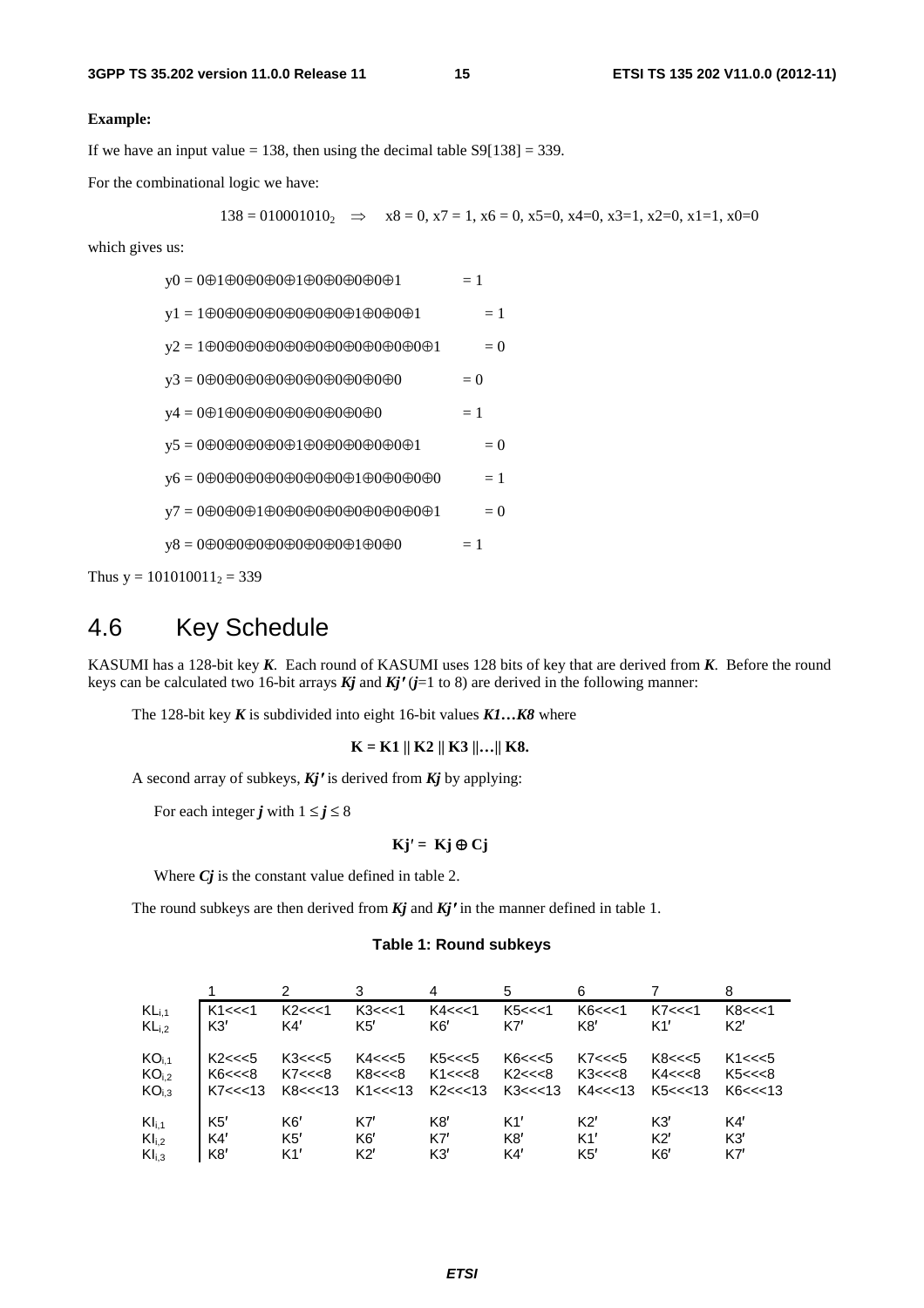#### **Table 2: Constants**

| C1             | 0x0123 |
|----------------|--------|
| C2             | 0x4567 |
| C3             | 0x89AB |
| C <sub>4</sub> | 0xCDEF |
| C5             | 0xFEDC |
| C6             | 0xBA98 |
| C7             | 0x7654 |
| CЯ             | 0x3210 |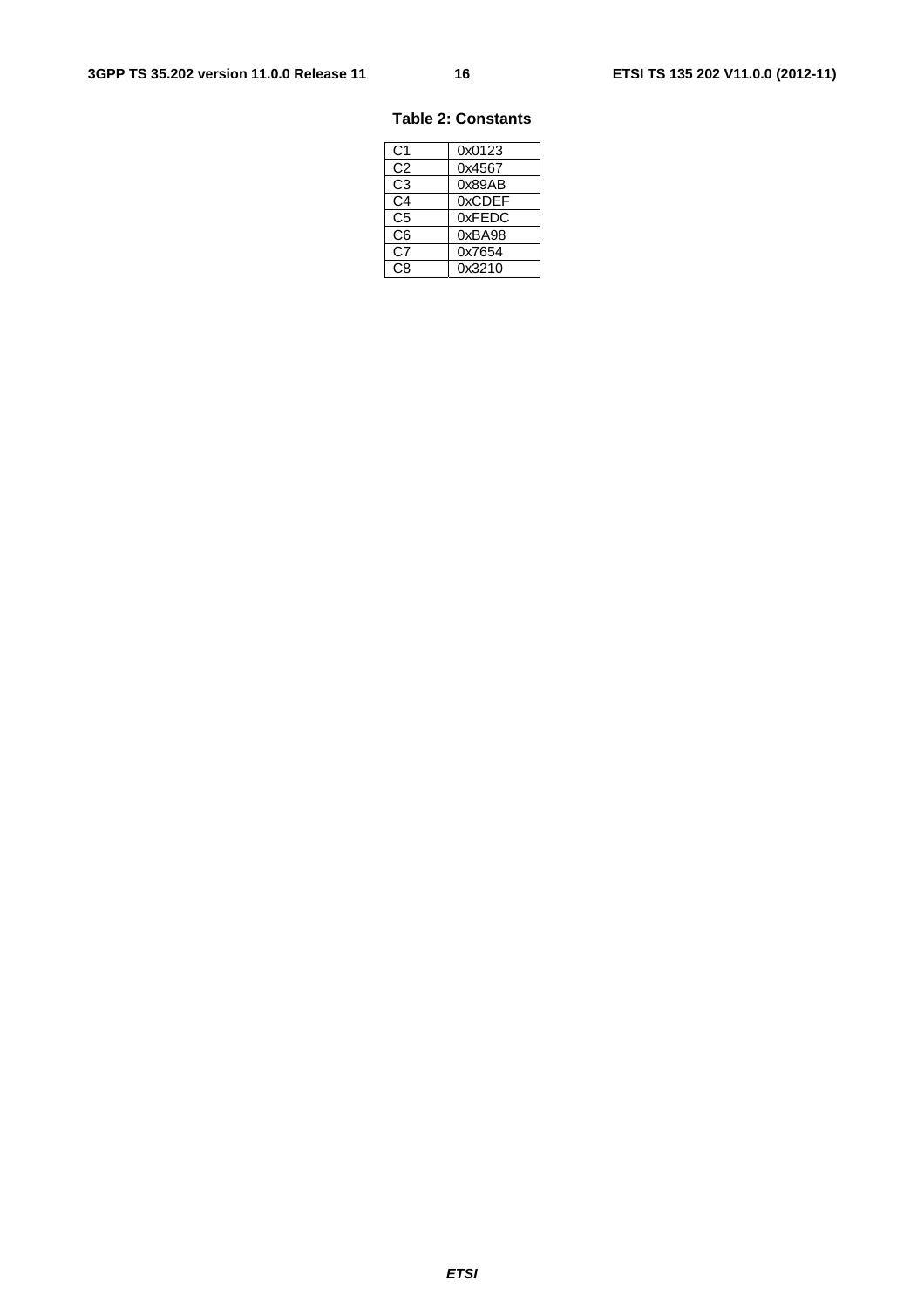## INFORMATIVE SECTION

This part of the document is purely informative and does not form part of the normative specification of KASUMI.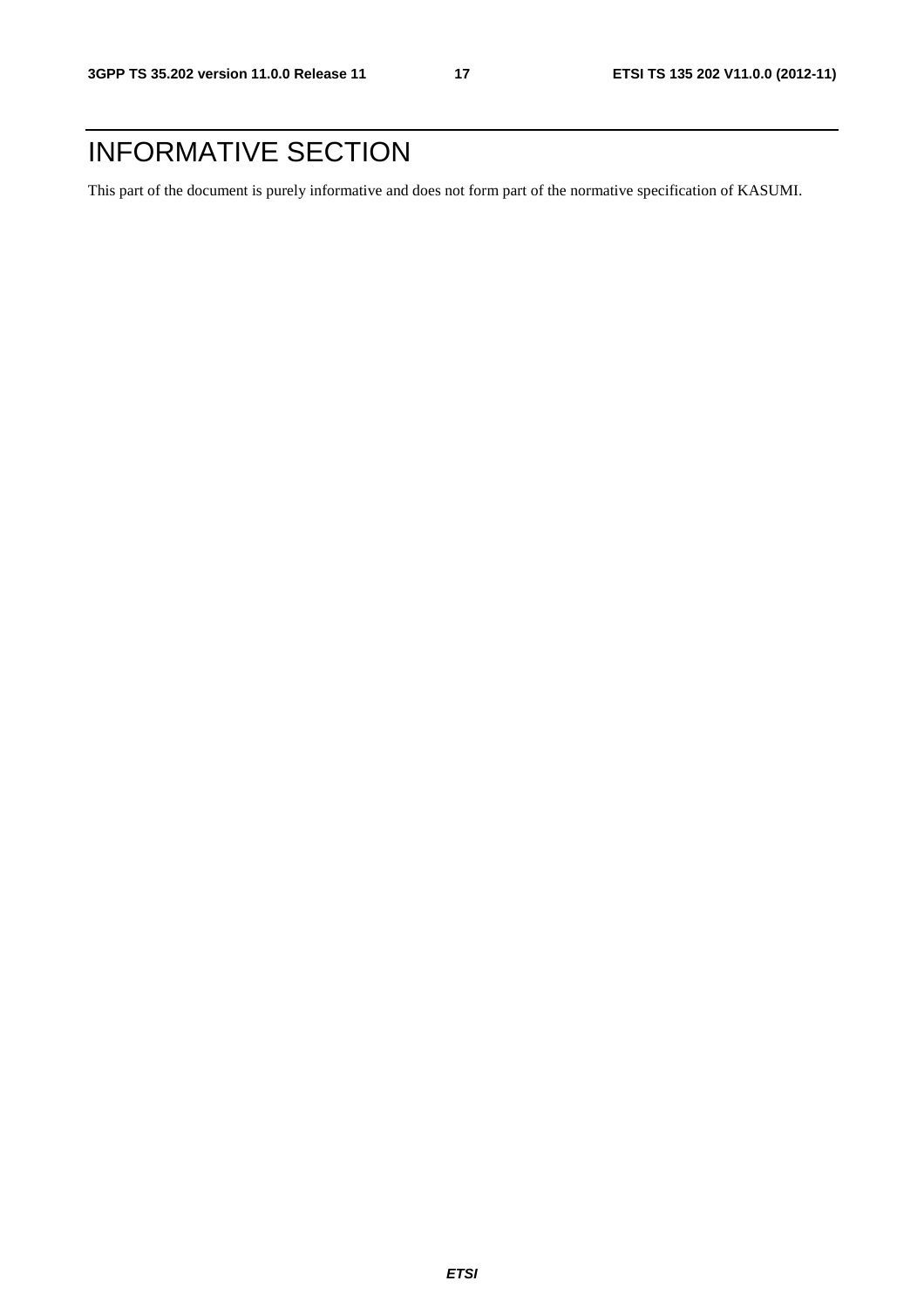## Annex 1 (informative): Figures of the KASUMI Algorithm

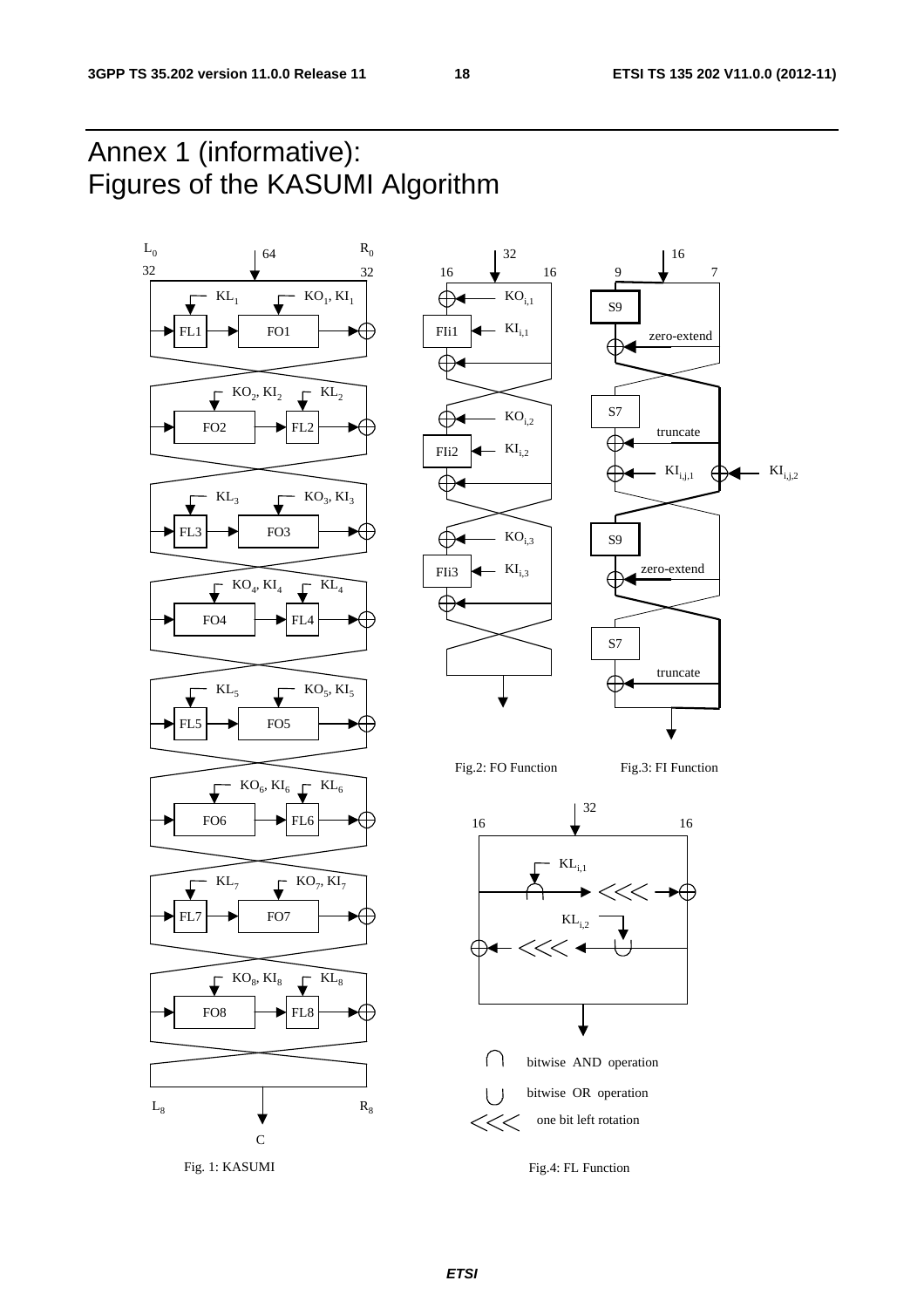KASUMI has a number of characteristics that may be exploited in a hardware implementation and these are highlighted here.

- The simple key schedule is easy to implement in hardware.
- The S-Boxes have been designed so that they may be implemented by a small amount of combinational logic rather than by large look-up tables.
- The S7-Box and S9-Box operations in the FI function may be carried out in parallel (see alternative presentation in figure 5).
- The  $FI<sub>i,1</sub>$  and  $FI<sub>i,2</sub>$  operations may be carried out in parallel (see alternative presentation in figure 6).





Fig.5: FI Function

Fig.6: FO Function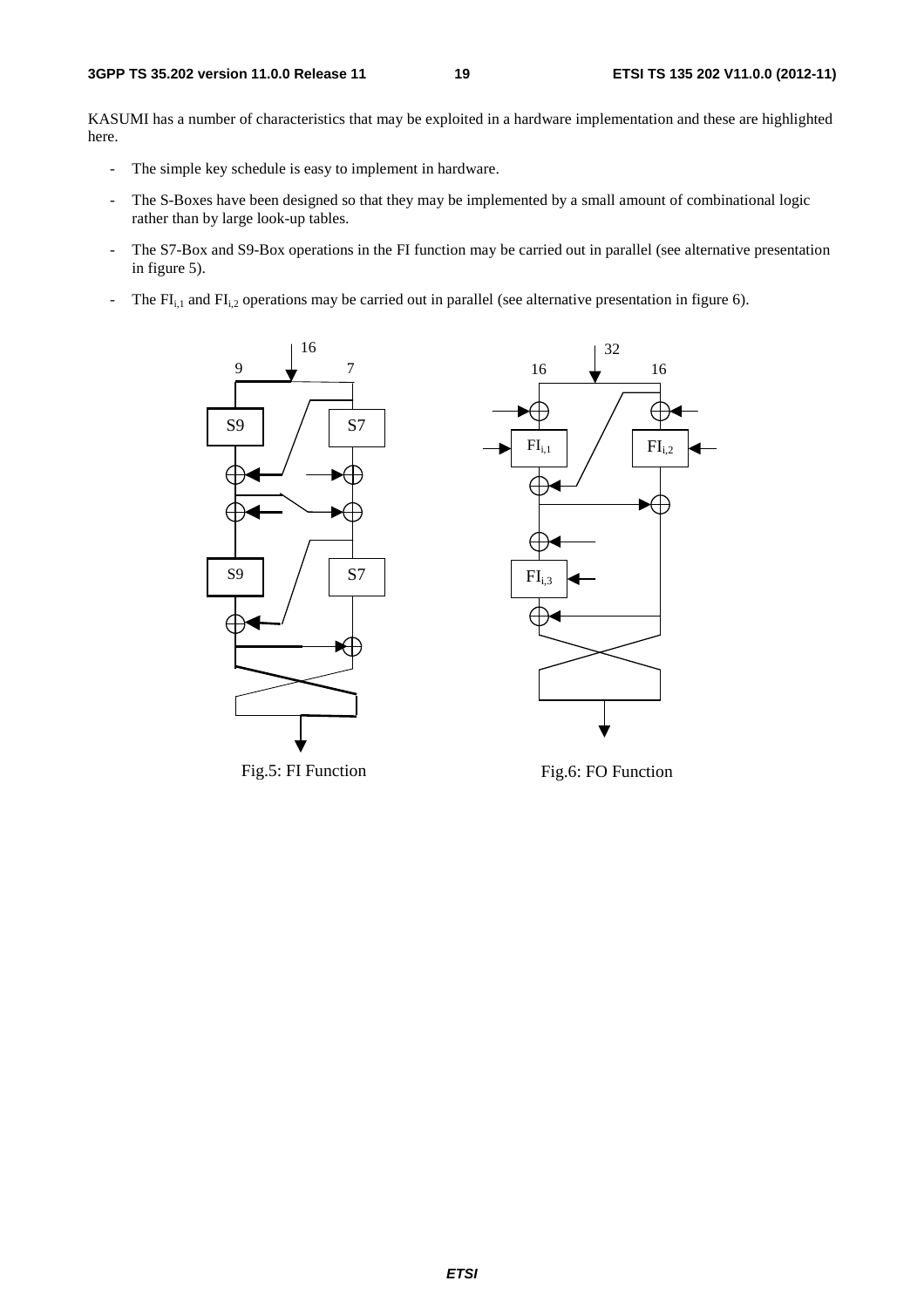## Annex 2 (informative): Simulation Program Listing

**Header file** 

/\*--------------------------------------------------------- Kasumi.h \*---------------------------------------------------------\*/ typedef unsigned char u8; typedef unsigned short u16; typedef unsigned long u32; void KeySchedule( u8 \*key ); void Kasumi( u8 \*data ); **C Code**  /\*----------------------------------------------------------------------- Kasumi.c \*----------------------------------------------------------------------- \* \* A sample implementation of KASUMI, the core algorithm for the \* 3GPP Confidentiality and Integrity algorithms. \* \* This has been coded for clarity, not necessarily for efficiency. \* \* This will compile and run correctly on both Intel (little endian) \* and Sparc (big endian) machines. (Compilers used supported 32-bit ints). \* \* Version 1.1 08 May 2000 \* \*-----------------------------------------------------------------------\*/ #include "Kasumi.h" /\*--------- 16 bit rotate left ------------------------------------------\*/ #define ROL16(a,b) (u16)((a<<b)|(a>>(16-b))) /\*------- unions: used to remove "endian" issues ------------------------\*/ typedef union { u32 b32; u16 b16[2]; u8 b8[4]; } DWORD; typedef union { u16 b16; u8 b8[2]; } WORD; /\*-------- globals: The subkey arrays -----------------------------------\*/ static u16 KLi1[8], KLi2[8]; static u16 KOi1[8], KOi2[8], KOi3[8]; static u16 KIi1[8], KIi2[8], KIi3[8]; /\*--------------------------------------------------------------------- \* FI() \* The FI function (fig 3). It includes the S7 and S9 tables. \* Transforms a 16-bit value. \*---------------------------------------------------------------------\*/ static u16 FI( u16 in, u16 subkey ) { u16 nine, seven; static u16 S7[] = { 54, 50, 62, 56, 22, 34, 94, 96, 38, 6, 63, 93, 2, 18,123, 33, 55,113, 39,114, 21, 67, 65, 12, 47, 73, 46, 27, 25,111,124, 81, 53, 9,121, 79, 52, 60, 58, 48,101,127, 40,120,104, 70, 71, 43, 20,122, 72, 61, 23,109, 13,100, 77, 1, 16, 7, 82, 10,105, 98,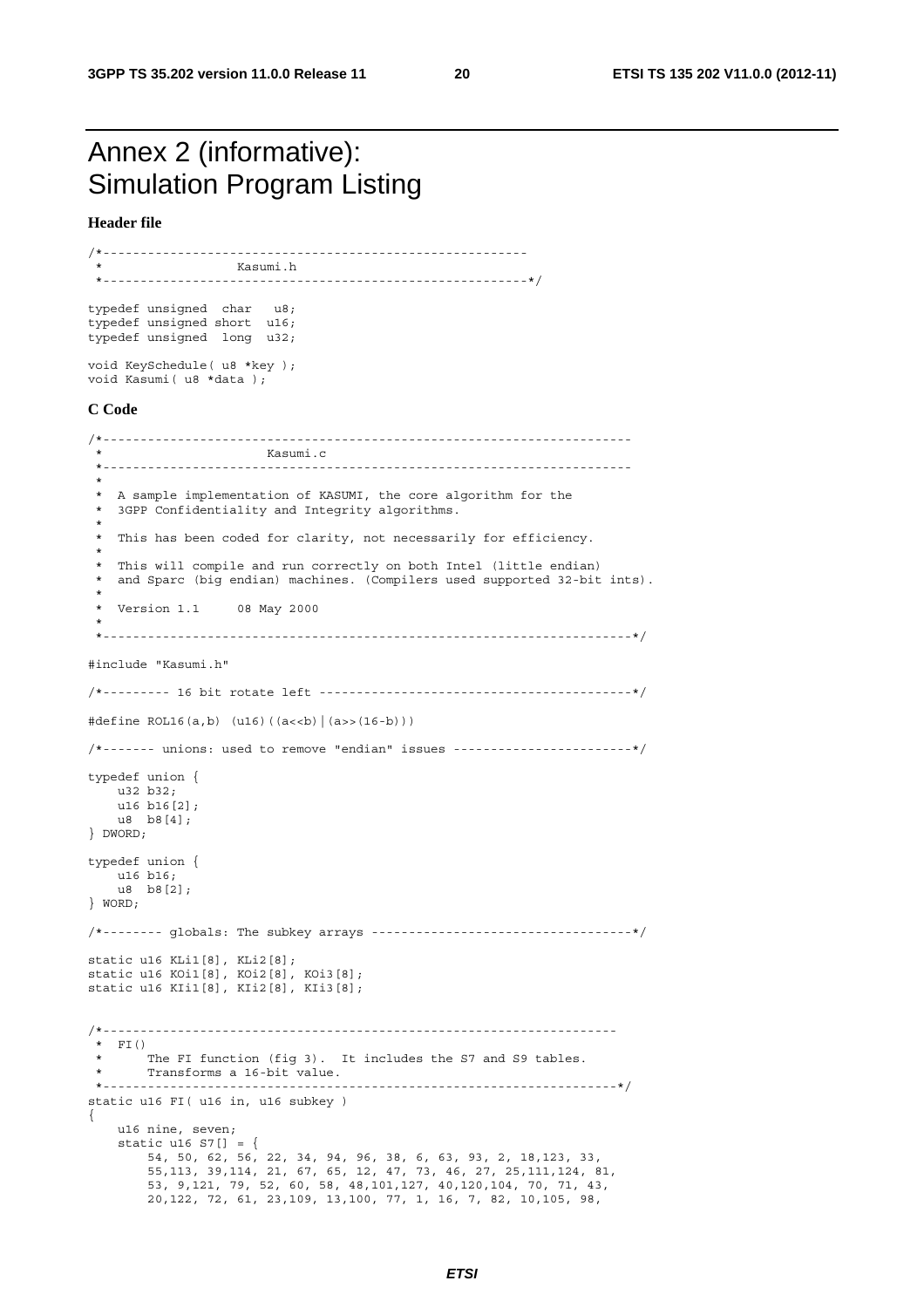}

{

```
 117,116, 76, 11, 89,106, 0,125,118, 99, 86, 69, 30, 57,126, 87, 
 112, 51, 17, 5, 95, 14, 90, 84, 91, 8, 35,103, 32, 97, 28, 66, 
 102, 31, 26, 45, 75, 4, 85, 92, 37, 74, 80, 49, 68, 29,115, 44, 
         64,107,108, 24,110, 83, 36, 78, 42, 19, 15, 41, 88,119, 59, 3}; 
     static u16 S9[] = { 
 167,239,161,379,391,334, 9,338, 38,226, 48,358,452,385, 90,397, 
 183,253,147,331,415,340, 51,362,306,500,262, 82,216,159,356,177, 
         175,241,489, 37,206, 17, 0,333, 44,254,378, 58,143,220, 81,400, 
          95, 3,315,245, 54,235,218,405,472,264,172,494,371,290,399, 76, 
         165,197,395,121,257,480,423,212,240, 28,462,176,406,507,288,223, 
         501,407,249,265, 89,186,221,428,164, 74,440,196,458,421,350,163, 
         232,158,134,354, 13,250,491,142,191, 69,193,425,152,227,366,135, 
         344,300,276,242,437,320,113,278, 11,243, 87,317, 36, 93,496, 27, 
         487,446,482, 41, 68,156,457,131,326,403,339, 20, 39,115,442,124, 
         475,384,508, 53,112,170,479,151,126,169, 73,268,279,321,168,364, 
         363,292, 46,499,393,327,324, 24,456,267,157,460,488,426,309,229, 
         439,506,208,271,349,401,434,236, 16,209,359, 52, 56,120,199,277, 
         465,416,252,287,246, 6, 83,305,420,345,153,502, 65, 61,244,282, 
         173,222,418, 67,386,368,261,101,476,291,195,430, 49, 79,166,330, 
         280,383,373,128,382,408,155,495,367,388,274,107,459,417, 62,454, 
         132,225,203,316,234, 14,301, 91,503,286,424,211,347,307,140,374, 
          35,103,125,427, 19,214,453,146,498,314,444,230,256,329,198,285, 
          50,116, 78,410, 10,205,510,171,231, 45,139,467, 29, 86,505, 32, 
          72, 26,342,150,313,490,431,238,411,325,149,473, 40,119,174,355, 
         185,233,389, 71,448,273,372, 55,110,178,322, 12,469,392,369,190, 
           1,109,375,137,181, 88, 75,308,260,484, 98,272,370,275,412,111, 
         336,318, 4,504,492,259,304, 77,337,435, 21,357,303,332,483, 18, 
          47, 85, 25,497,474,289,100,269,296,478,270,106, 31,104,433, 84, 
         414,486,394, 96, 99,154,511,148,413,361,409,255,162,215,302,201, 
         266,351,343,144,441,365,108,298,251, 34,182,509,138,210,335,133, 
         311,352,328,141,396,346,123,319,450,281,429,228,443,481, 92,404, 
         485,422,248,297, 23,213,130,466, 22,217,283, 70,294,360,419,127, 
         312,377, 7,468,194, 2,117,295,463,258,224,447,247,187, 80,398, 
         284,353,105,390,299,471,470,184, 57,200,348, 63,204,188, 33,451, 
          97, 30,310,219, 94,160,129,493, 64,179,263,102,189,207,114,402, 
         438,477,387,122,192, 42,381, 5,145,118,180,449,293,323,136,380, 
          43, 66, 60,455,341,445,202,432, 8,237, 15,376,436,464, 59,461}; 
    /* The sixteen bit input is split into two unequal halves,
     * nine bits and seven bits - as is the subkey
    nine = (u16)(in>>7);seven = (116)(in&0x7F);
     /* Now run the various operations */ 
   nine = (u16) (S9 [nine] \hat{ } seven);
    seven = (ul6) (S7[seven] \sim (nine & 0x7F));
    seven \hat{=} (subkey>>9);
   nine ^= (subkey&0x1FF);
nine = (u16) (S9 [nine] \sim seven);
seven = (u16) (S7[seven] \hat{ } (nine & 0x7F));
   in = (u16) ((seven < 9) + nine);
    return( in ); 
/*--------------------------------------------------------------------- 
 * FO()
        The FO() function.
         * Transforms a 32-bit value. Uses <index> to identify the 
       appropriate subkeys to use.
 *---------------------------------------------------------------------*/ 
static u32 FO( u32 in, int index ) 
     u16 left, right; 
     /* Split the input into two 16-bit words */ 
    left = (u16)(in > 16);
    right = (u16) in;/* Now apply the same basic transformation three times */
```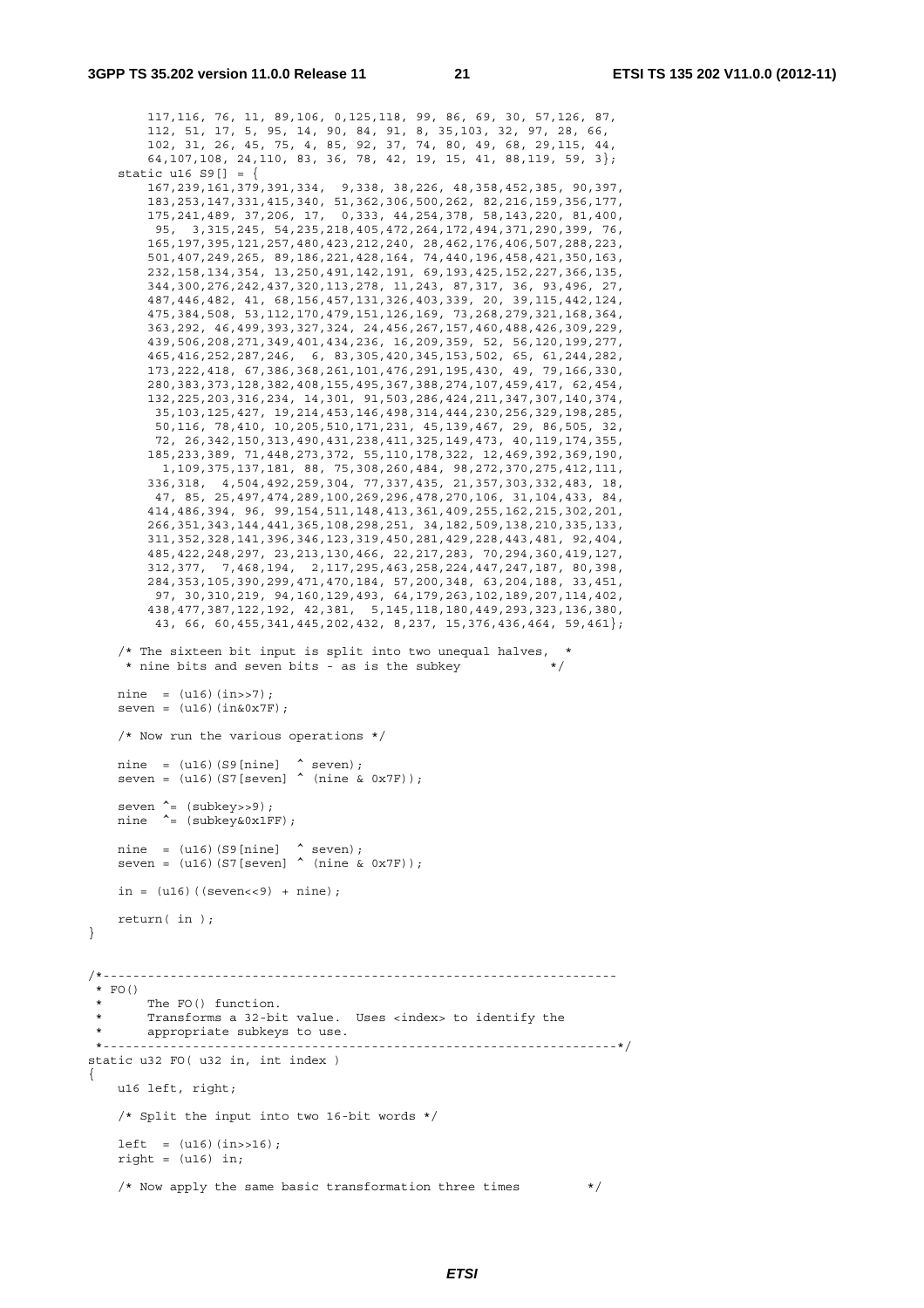```
left \hat{ } = KOi1[index];
 left = FI( left, KIi1[index] ); 
 left ^= right; 
    right ^{\wedge} = KOi2[index];
 right = FI( right, KIi2[index] ); 
 right ^= left; 
 left ^= KOi3[index]; 
 left = FI( left, KIi3[index] ); 
   left^{\prime} = right;
   in = (((u32) right) < 16) + left; return( in ); 
} 
/*--------------------------------------------------------------------- 
^\star_\star FL ( )
 * The FL() function.<br>* Transforms a 32-bi
       Transforms a 32-bit value. Uses <index> to identify the
 * appropriate subkeys to use. 
 *---------------------------------------------------------------------*/ 
static u32 FL( u32 in, int index ) 
{ 
    u16 l, r, a, b; 
     /* split out the left and right halves */ 
    l = (u16)(in > 16);r = (u16)(in);/* do the FL() operations * a = (u16) (l & KLi1[index]); 
    r ^= ROL16(a,1);
   b = (u16)(r | KLi2[index]);\sum_{1}^{\infty} - ROL16(b,1);
     /* put the two halves back together */ 
   in = (((u32)1) \times (16) + r; return( in ); 
} 
/*--------------------------------------------------------------------- 
  * Kasumi() 
 * the Main algorithm (fig 1). Apply the same pair of operations 
 * four times. Transforms the 64-bit input. 
 *---------------------------------------------------------------------*/ 
void Kasumi( u8 *data ) 
{ 
    u32 left, right, temp; 
    DWORD *d; 
    int n; 
    /* Start by getting the data into two 32-bit words (endian corect) */d = (DWORD*)\,data;left = ((u32)d[0].b8[0]) \ll 24 + ((u32)d[0].b8[1]) \ll 16)+(d[0].b8[2]<<8)+(d[0].b8[3]); 
    right = (((u32)d[1].b8[0]) << 24) + (((u32)d[1].b8[1]) << 16)+(d[1].b8[2]<<8)+(d[1].b8[3]); 
   n = 0;<br>do{
           temp = FL( left, n);
temp = FO( temp, n++);
 right ^= temp; 
        temp = FO( right, n);
        temp = FL( temp, n++);
        left^{\prime} = temp;
    }while(n<=7);
     /* return the correct endian result */ 
d[0].b8[0] = ( u8) (left \rightarrow 24); d[1].b8[0] = ( u8) (right \rightarrow 24);d[0].b8[1] = (u8)(left>>16); d[1].b8[1] = (u8)(right>>16);
```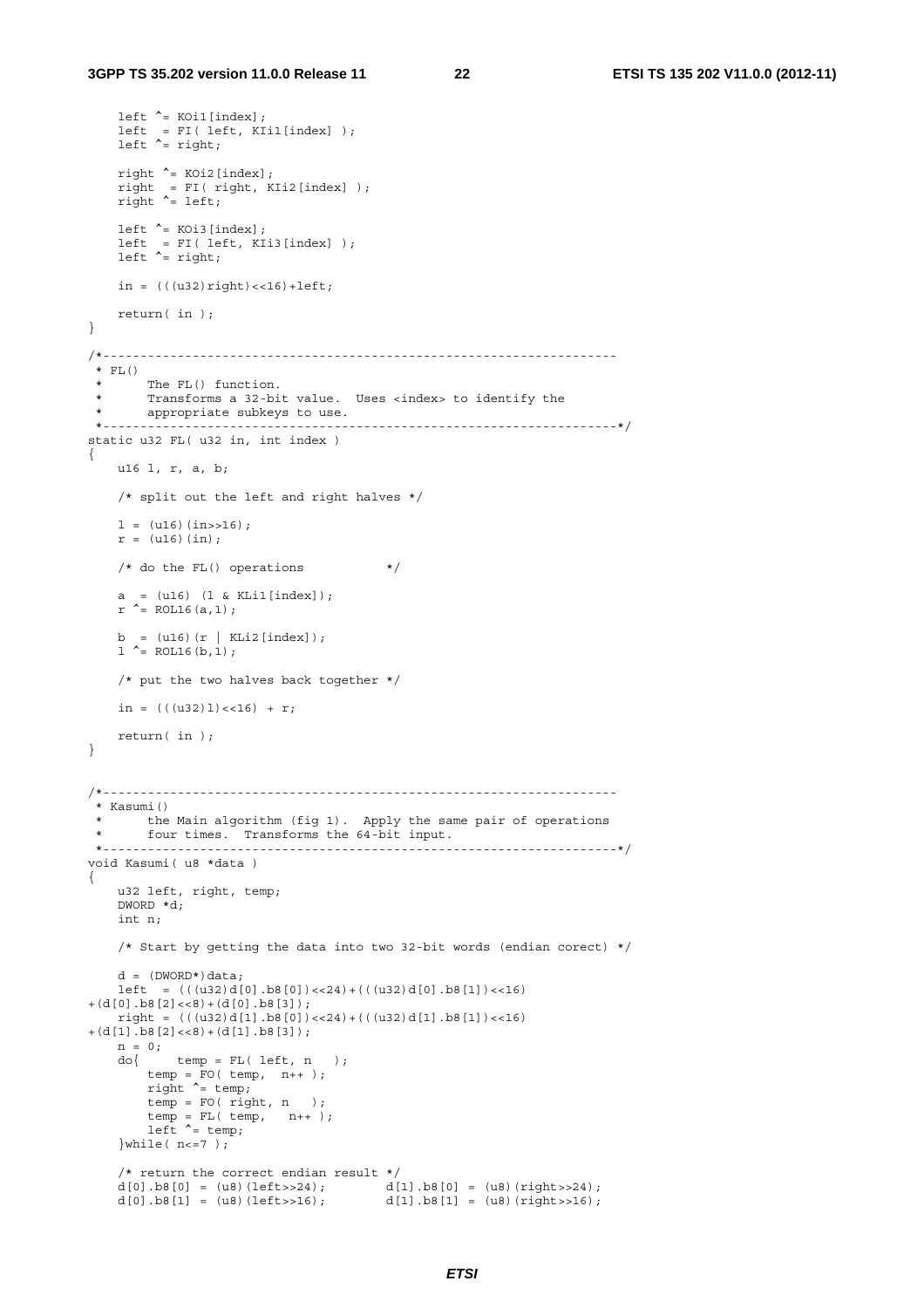#### **3GPP TS 35.202 version 11.0.0 Release 11 23 ETSI TS 135 202 V11.0.0 (2012-11)**

```
d[0].b8[2] = (u8)(left>>8); d[1].b8[2] = (u8)(right>>8); d[0].b8[3] = (u8)(left); d[1].b8[3] = (u8)(right);
    d[0].b8[3] = (u8)(left);
} 
/*--------------------------------------------------------------------- 
 * KeySchedule()<br>* Build the
 * Build the key schedule. Most "key" operations use 16-bit<br>* subkeys so we build ulf-sized arrays that are "endian" co
        subkeys so we build u16-sized arrays that are "endian" correct.
 *---------------------------------------------------------------------*/ 
void KeySchedule( u8 *k ) 
{ 
 static u16 C[] = { 
0x0123,0x4567,0x89AB,0xCDEF,0xFEDC,0xBA98,0x7654,0x3210 };
     u16 key[8], Kprime[8]; 
    WORD *k16; int n; 
     /* Start by ensuring the subkeys are endian correct on a 16-bit basis */ 
    k16 = (WORD * )k;for(n=0; n<8; ++n)
        key[n] = (u16)((k16[n].b8[0]<&lt;&lt; 8) + (k16[n].b8[1])); /* Now build the K'[] keys */ 
    for(n=0; n<8; ++n)
         Kprime[n] = (u16)(key[n] \wedge C[n]); /* Finally construct the various sub keys */ 
    for(n=0; n<8; ++n)
     { 
         KLi1[n] = \text{ROL16}(\text{key}[n], 1);KLi2[n] = Kprime[(n+2) & 0x7];KOi1[n] = ROL16(key[(n+1) & 0x7], 5);KOi2[n] = ROL16(key[(n+5) & 0x7], 8);KOi3[n] = \text{ROL16}(\text{key}[(n+6) \& 0 \times 7], 13);KIil[n] = Kprime[(n+4) & 0x7];KIi2[n] = Kprime[(n+3) & 0x7];KIi3[n] = Kprime[(n+7) & 0 & 7]; } 
} 
 /*--------------------------------------------------------------------- 
               * e n d o f k a s u m i . c 
  *---------------------------------------------------------------------*/
```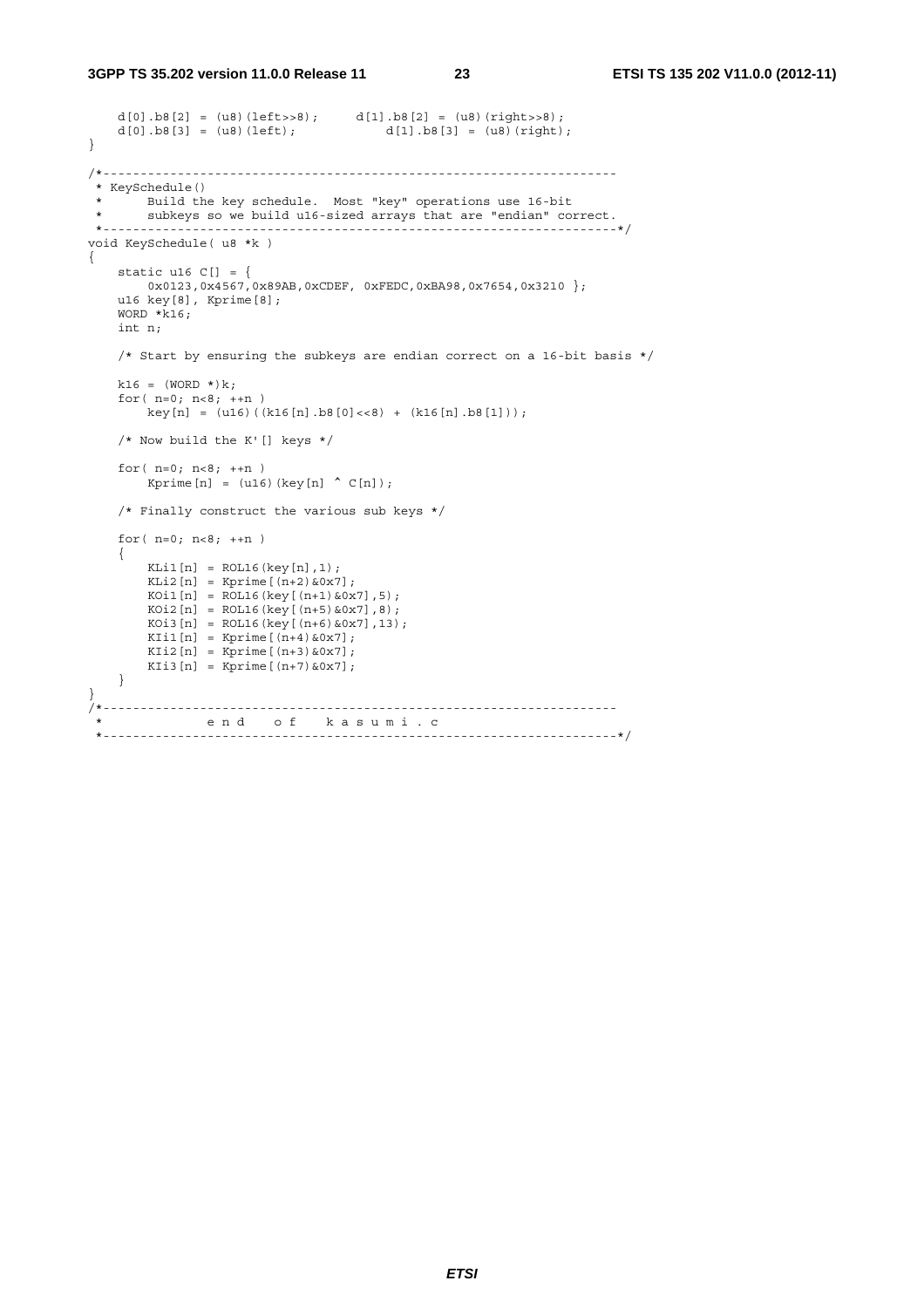## Annex 3 (informative): Change history

| <b>Change history</b> |       |                 |           |            |                                                                  |             |                 |
|-----------------------|-------|-----------------|-----------|------------|------------------------------------------------------------------|-------------|-----------------|
| Date                  | TSG#  | <b>TSG Doc.</b> | <b>CR</b> | <b>Rev</b> | Subject/Comment                                                  | Old         | <b>New</b>      |
| 12-1999               |       |                 |           |            | <b>ETSI SAGE Publication (restricted)</b>                        |             | <b>SAGE</b>     |
|                       |       |                 |           |            |                                                                  |             | v1.0            |
| 05-2000               |       |                 |           |            | ETSI SAGE update: Small change to sample code (portability       | <b>SAGE</b> | SAGE            |
|                       |       |                 |           |            | issue)                                                           | v1.0        | V1.1            |
| 09-2000               | SA 07 |                 |           |            | Approved by TSG SA and placed under change control               | SAGE 3.1.0  |                 |
|                       |       |                 |           |            |                                                                  | V1.1        |                 |
| 07-2001               |       |                 |           |            | Word version received: Re-formatted into 3GPP TS format (MCC)    | 3.1.0       | 3.1.1           |
|                       |       |                 |           |            | No technical change from version 3.1.0.                          |             |                 |
| 08-2001               |       |                 |           |            | Addition of Mitsubishi IPR information in                        | 3.1.1       | 3.1.2           |
|                       |       |                 |           |            |                                                                  |             |                 |
|                       |       |                 |           |            | Foreword and correction of reference titles. No technical change |             |                 |
|                       |       |                 |           |            | from version 3.1.0.                                              |             |                 |
| 08-2001               |       |                 |           |            | Release 4 version created.                                       | 3.1.2       | 4.0.0           |
| 06-2002               |       |                 |           |            | Release 5 version created.                                       | 4.0.0       | 5.0.0           |
| 12-2004               | SP-26 |                 |           |            | Release 6 version created.                                       | 5.0.0       | 6.0.0           |
| 2005-09               | SP-29 | SP-050564 0001  |           |            | Kasumi roundfunction, correction of formula                      | 6.0.0       | 6.1.0           |
| 06-2007               | SP-36 |                 |           |            | Release 7 version created.                                       | 6.1.0       | 7.0.0           |
| 12-2008               | SP-32 |                 |           |            | Release 8 version created.                                       | 7.0.0       | 8.0.0           |
| 2009-12               |       |                 |           |            | <b>Rel-9 version created</b>                                     | 8.0.0       | 9.0.0           |
| 2011-03               |       |                 |           |            | Update to Rel-10 version (MCC)                                   | 9.0.0       | 10.0.0          |
| 2012-09               |       |                 |           |            | Update to Rel-11 version (MCC)                                   |             | $10.0.0$ 11.0.0 |